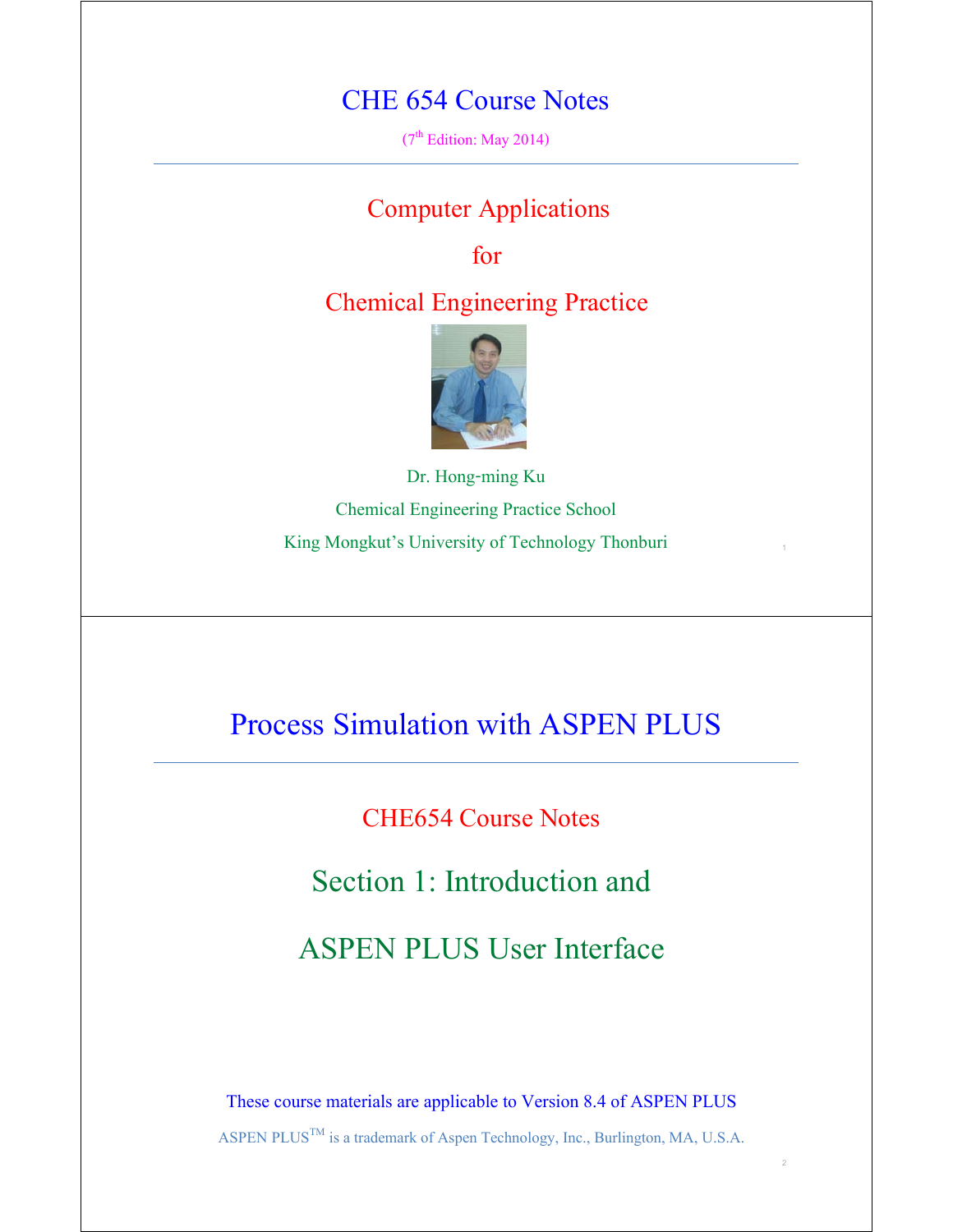#### What Are Process Simulation and Flowsheeting?

 $\Box$  The use of computer programs to help solve the characteristic equations and perform sizing and costing calculations of a chemical process

 $\Box$  Process simulation uses underlying physical relationships such as

- $\triangleright$  mass and energy balances
- $\triangleright$  equilibrium relationships
- $\triangleright$  reaction kinetics
- $\triangleright$  conditions of unit operation models

 to predict plant operating conditions, product stream compositions, flows, and properties.

3

4

#### Why Use Process Simulation?

- $\Box$  Huge savings in manpower and design cost
- $\Box$  Allows prediction of process behavior using mass and energy balances, and phase and chemical equilibrium
- Allows case studies and sensitivity studies ("what-if" analyses)
- $\Box$  Can perform optimization runs
- $\Box$  Consistent results in very presentable forms and formats
- $\Box$  Can perform economic evaluation and profitability of a design process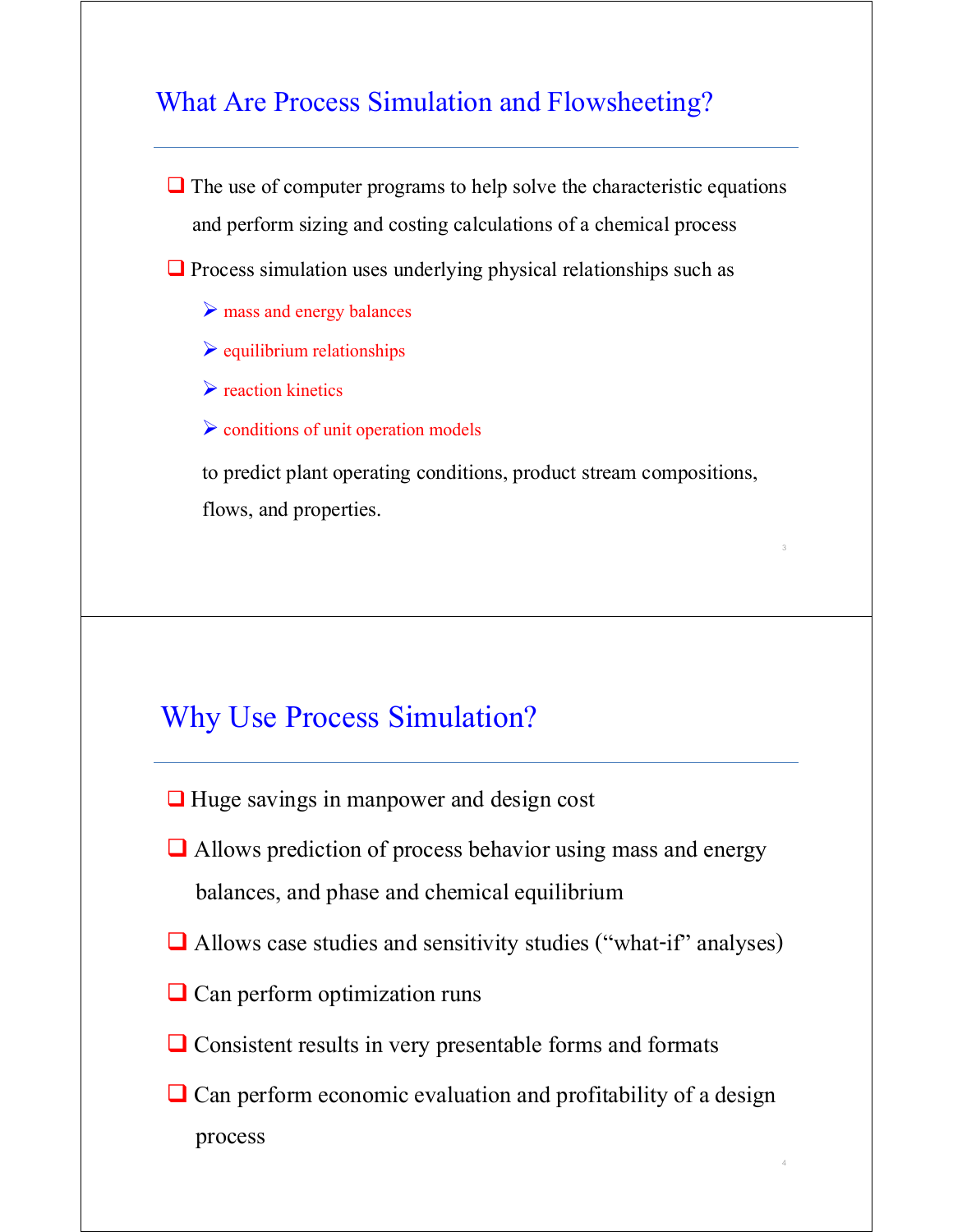#### History of ASPEN PLUS and Aspen Technology Inc.



5

6

#### Key Features of ASPEN PLUS

- $\Box$  Easy to use Graphical User Interface (GUI)
- $\Box$  Comprehensive and robust set of unit operation models
- $\Box$  Complete set of physical property models and equations
- $\Box$  Property analysis, e.g. property curves such as vapor pressure vs. **T**, phase envelopes, **T**-**xy**, and **P**-**xy** plots
- **□** Databanks for pure components, aqueous systems, solids, and binary pairs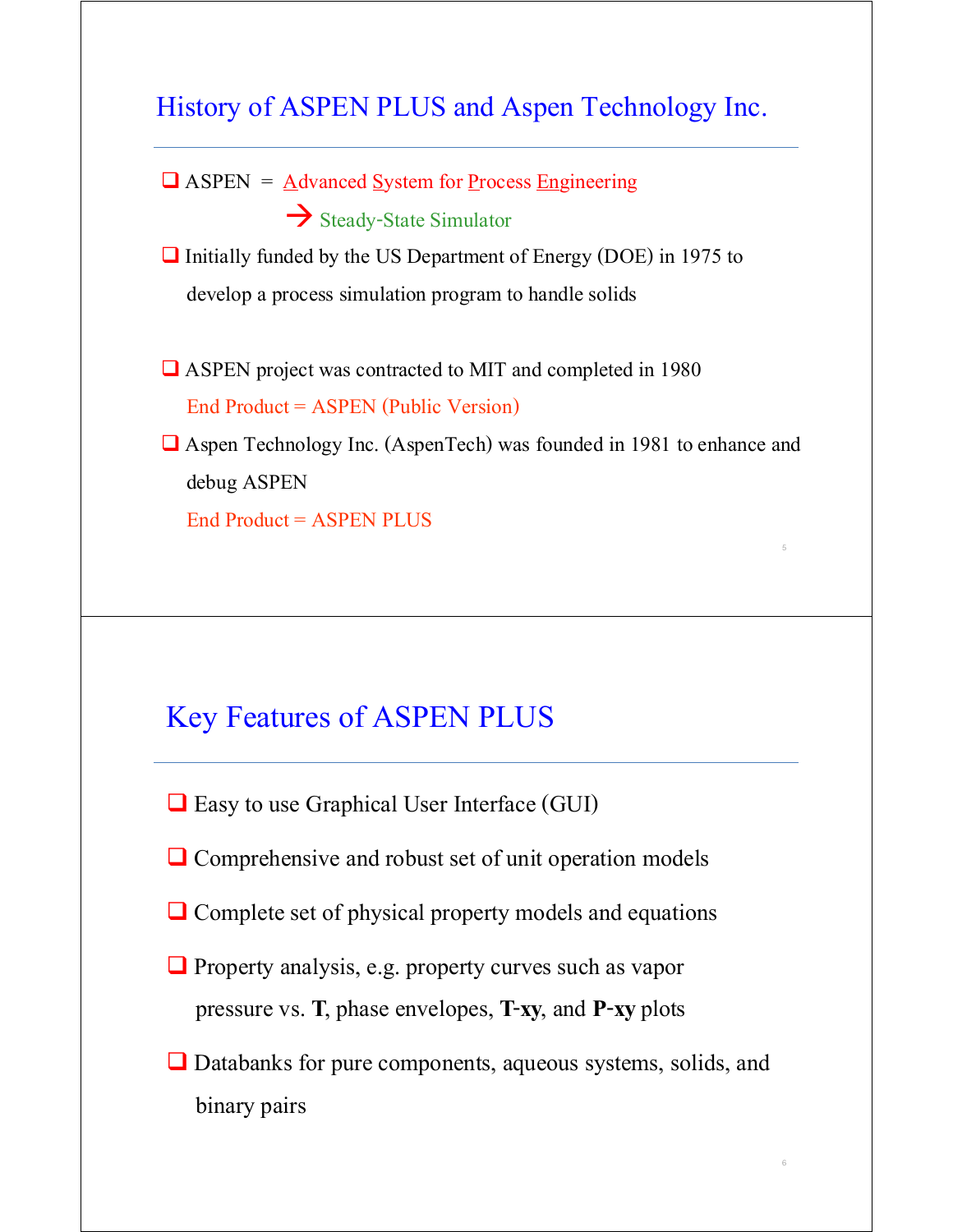## Key Features of ASPEN PLUS (Cont'd)

■ Data regression system, property estimation system, and databank management system

7

8

- Characterization and simulation of petroleum including a dedicated unit operation model
- $\Box$  Unique and rigorous simulation of electrolytes
- $\Box$  Solids handling capabilities including unit operations
- $\Box$  Feedback and feed-forward control capabilities

## Key Features of ASPEN PLUS (Cont'd)

- **■** Automatic flowsheet sequencing and convergence
- $\Box$  Sensitivity and case-study analysis
- $\Box$  State-of-the-art optimization capabilities
- **■** Add-on modules such as bioprocessing unit operations and polymer processing
- **□** Useful interfacing features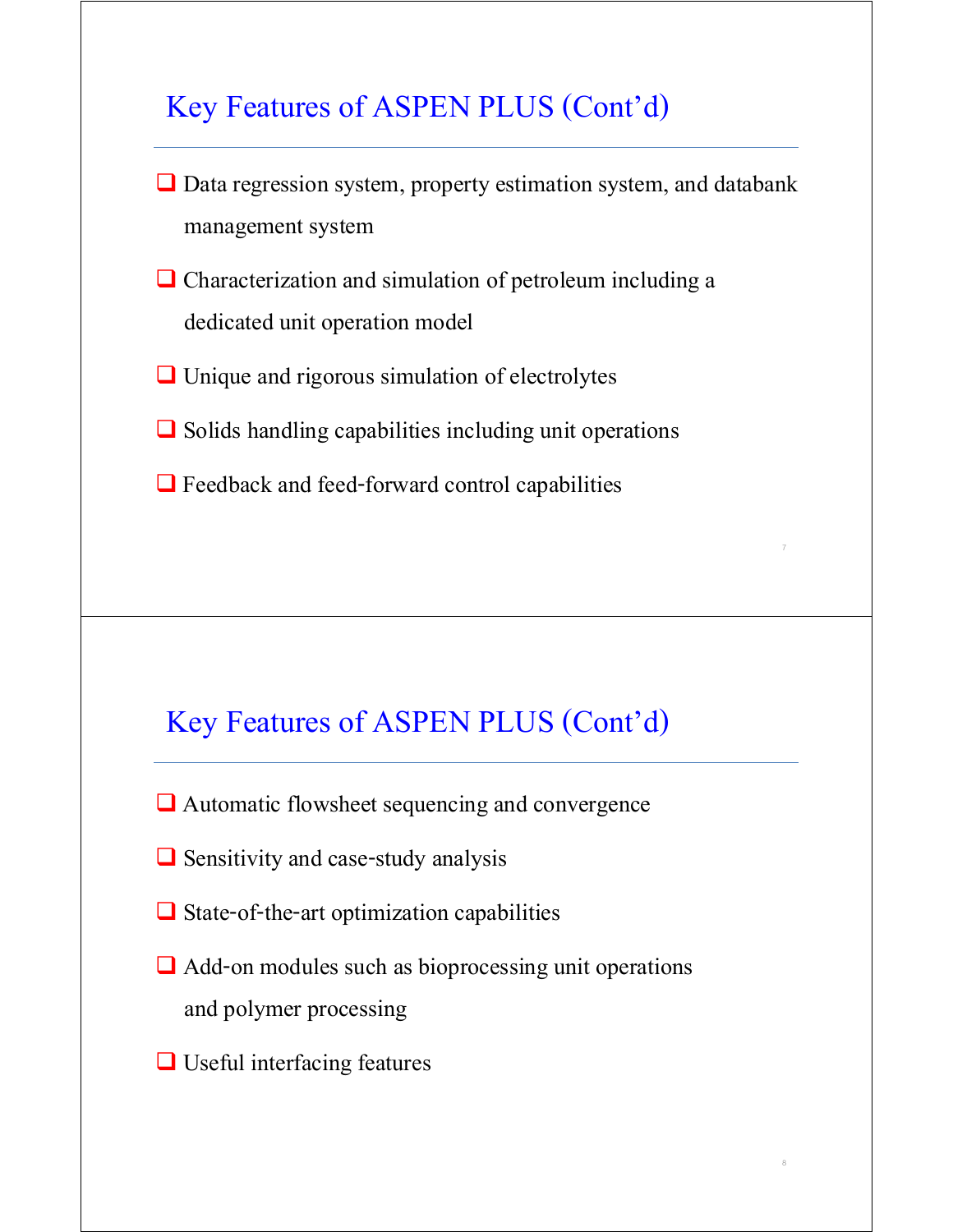# Sequential Modular Approach (SMA)

 $\Box$  ASPEN PLUS is primarily a sequential modular simulator.

**Flow of Information** 



 One-block-at-a-time sequential execution: outlet stream result are used as input to the next block in the sequence



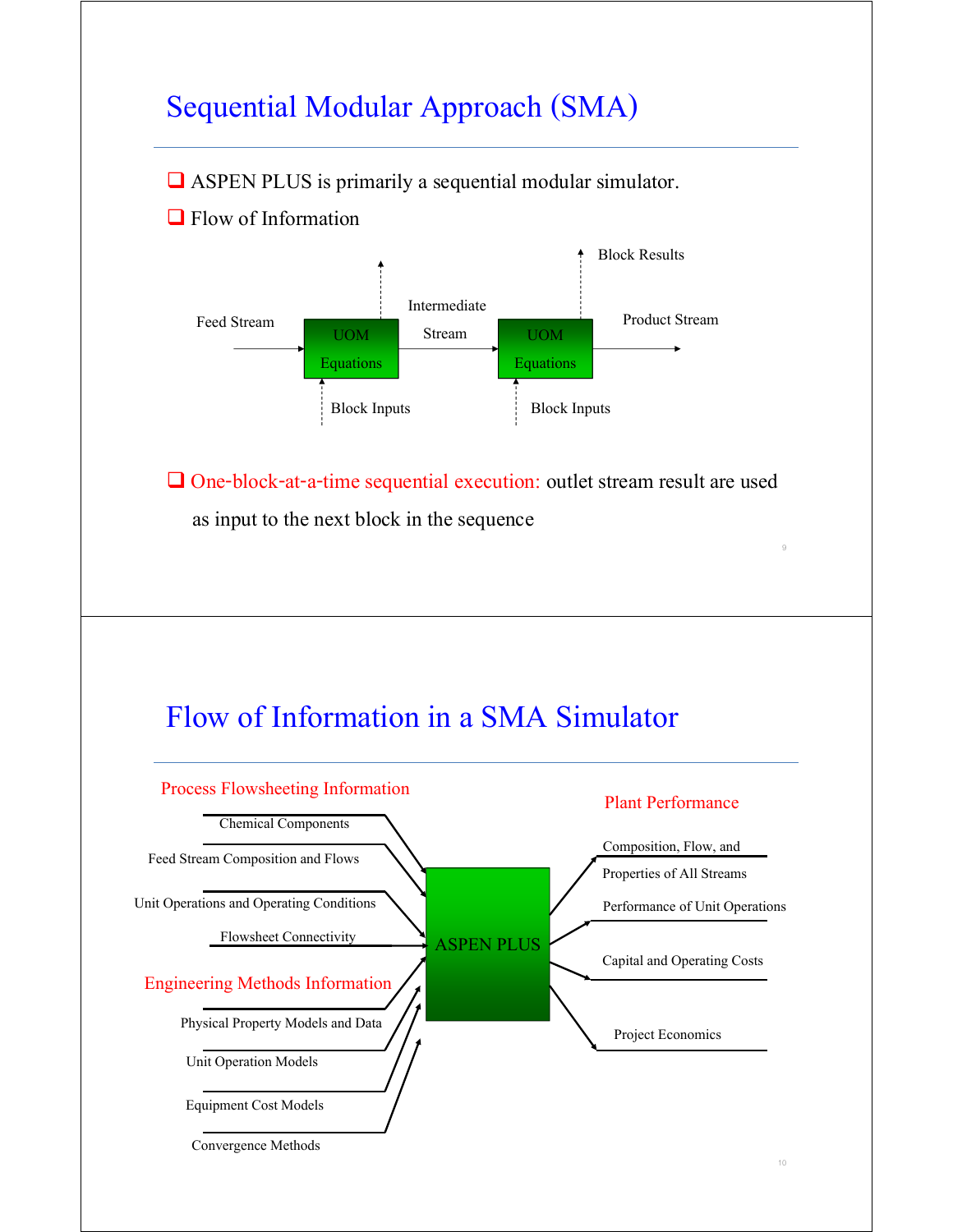## A Simulation Example Problem



 $\Box$  GUI consists of 2 main components

- 1. Graphics
	- Flowsheet graphics
	- Results plots
	- Process flow diagrams (PFD) generation
- 2. Forms and Menus

- Help you enter process data, such as components, properties, unit

operations, and other specifications to define your problem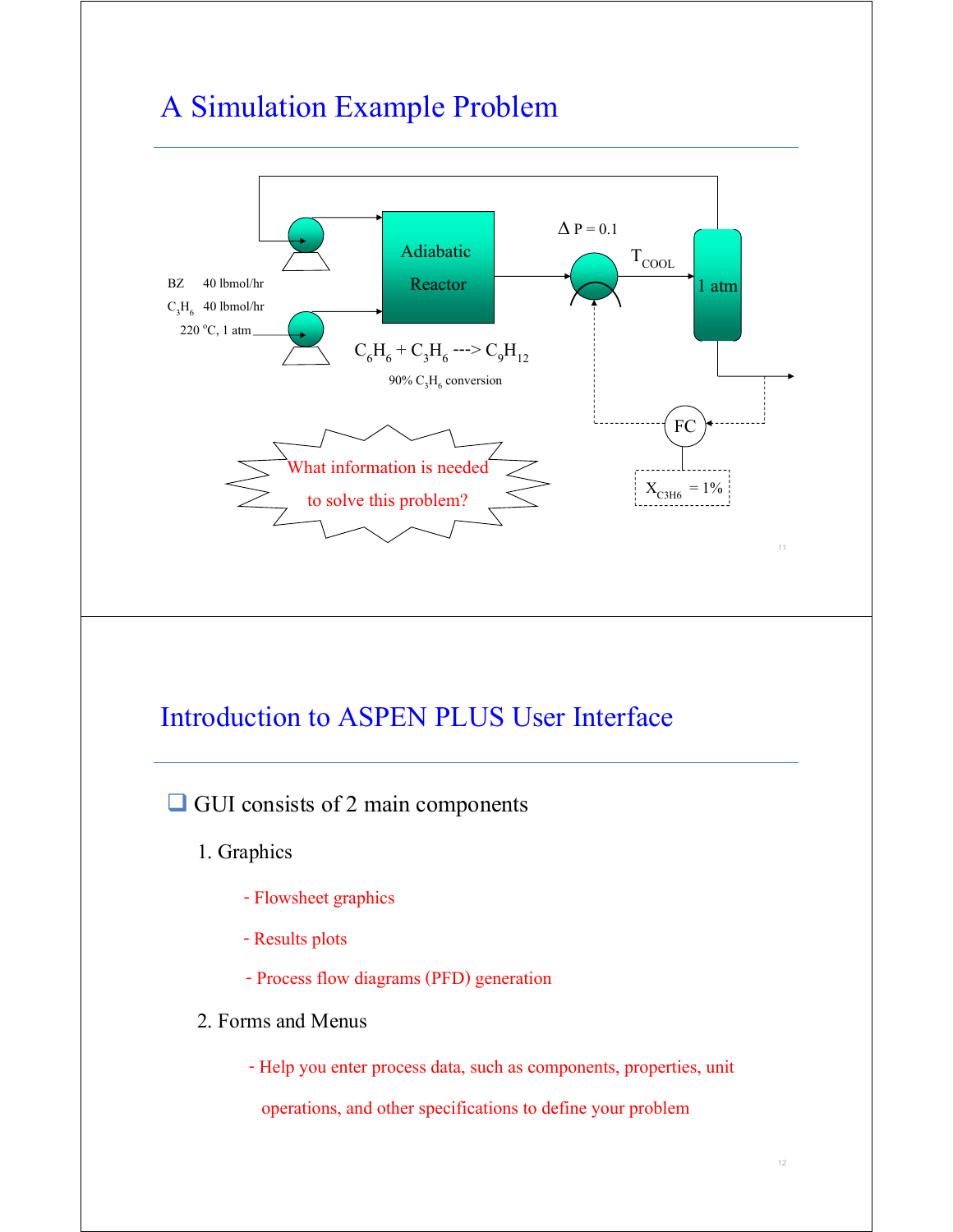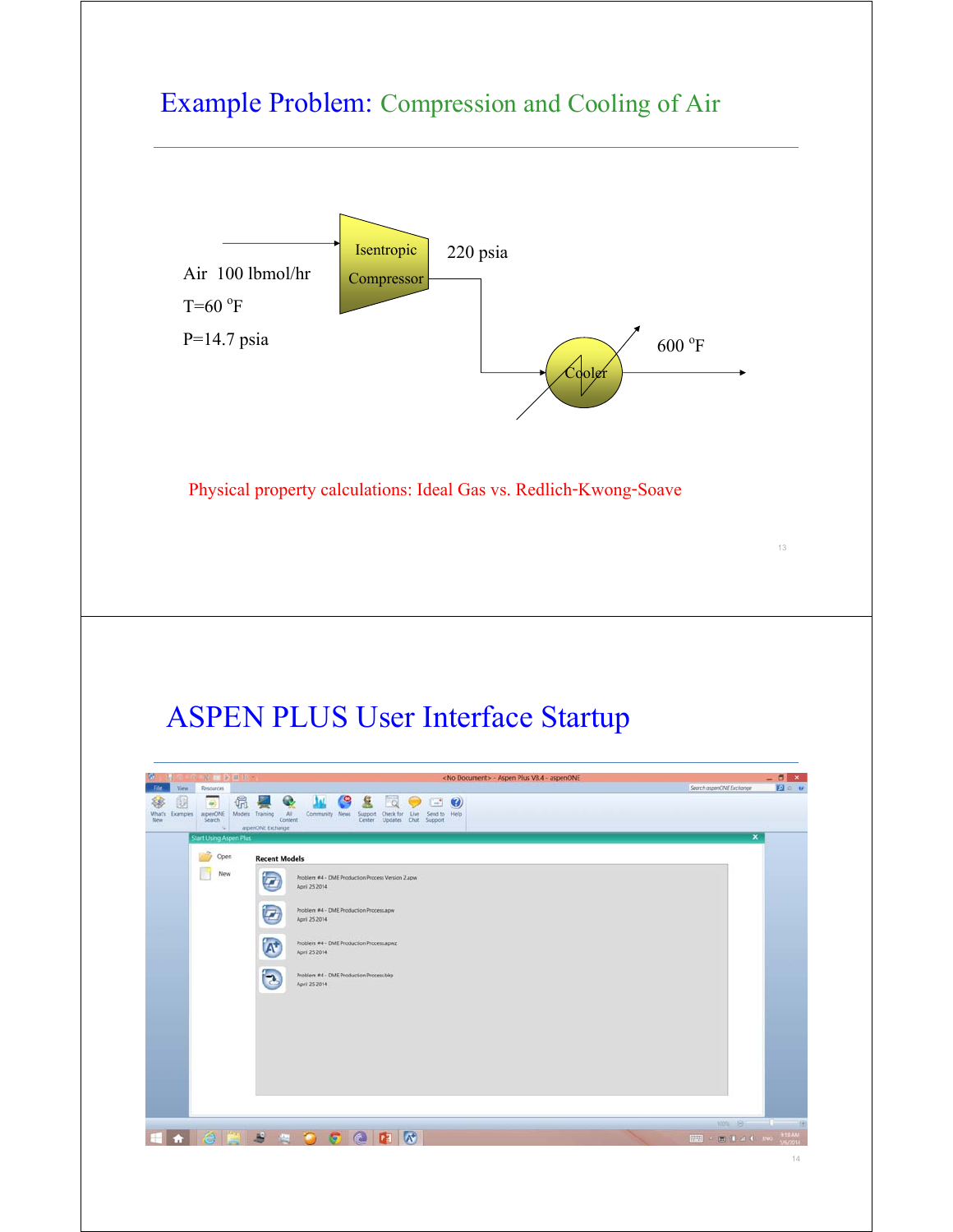# ASPEN PLUS User Interface Startup Template

| View:<br>Resources<br>File.<br>6<br>₩<br>说<br>$\omega$<br>What's Examples<br>asperiONE<br>New<br>Search                                                                                                                                                                                                                                                                                                                                                                                          | S.<br>All<br>Models Training<br>Community News<br>Content<br>Center<br>arpenONE Exchange                                                                                                                                                         | $\alpha$<br><b>Contract</b><br>$\bullet$<br>Support Check for Live Send to Help<br>Updates Chat Support                                                                                                                                                                                                                               |                                                                                    |                                    |       |                          |                       |
|--------------------------------------------------------------------------------------------------------------------------------------------------------------------------------------------------------------------------------------------------------------------------------------------------------------------------------------------------------------------------------------------------------------------------------------------------------------------------------------------------|--------------------------------------------------------------------------------------------------------------------------------------------------------------------------------------------------------------------------------------------------|---------------------------------------------------------------------------------------------------------------------------------------------------------------------------------------------------------------------------------------------------------------------------------------------------------------------------------------|------------------------------------------------------------------------------------|------------------------------------|-------|--------------------------|-----------------------|
| <b>Start Using Aspen Plus</b><br>Open<br>New                                                                                                                                                                                                                                                                                                                                                                                                                                                     | <b>Recent Models</b><br>Problem #4 - DME Productic<br>Œ<br>April 25 2014<br>Problem #4 - DME Productic<br>l gra<br>April 25 2014<br>Problem #4 - DME Productio<br>$\Lambda$<br>April 25 2014<br>Problem #4 - DME Productic<br>ಇ<br>April 25 2014 | 做<br><b>Blank and Recent</b><br>My Templates<br><b>Installed Templates</b><br><b>Blank Simulation</b><br>Air Separation<br><b>Chemical Processes</b><br>Electrolytes<br>$\overline{\mathbf{b}}$<br>Gas Processing<br>Chemicals with<br>Metallurgy<br>English Units<br>Pharmaceutical<br><b>Polymers</b><br>Refinery<br>Solids<br>User | New<br><b>Blank and Recent</b><br>Recently Selected Templates                      | - Preview<br>Create Cancel         | $  +$ |                          | $\pmb{\times}$        |
|                                                                                                                                                                                                                                                                                                                                                                                                                                                                                                  | <b>ACESSOCPN</b>                                                                                                                                                                                                                                 |                                                                                                                                                                                                                                                                                                                                       |                                                                                    |                                    |       | 100% @                   | 15                    |
|                                                                                                                                                                                                                                                                                                                                                                                                                                                                                                  |                                                                                                                                                                                                                                                  |                                                                                                                                                                                                                                                                                                                                       |                                                                                    |                                    |       |                          |                       |
|                                                                                                                                                                                                                                                                                                                                                                                                                                                                                                  | <b>ASPEN PLUS Main Window</b>                                                                                                                                                                                                                    |                                                                                                                                                                                                                                                                                                                                       |                                                                                    |                                    |       |                          |                       |
|                                                                                                                                                                                                                                                                                                                                                                                                                                                                                                  |                                                                                                                                                                                                                                                  |                                                                                                                                                                                                                                                                                                                                       | Title bar                                                                          |                                    |       |                          |                       |
| $\mathbf{R}$<br><b>DER</b><br>(HOReconnect: He Join                                                                                                                                                                                                                                                                                                                                                                                                                                              | Simulation 1 - Aspen Plus V84 - aspenONE<br>Equation Oriented View<br>2 3D kons El Temperature<br>đa<br>Heat/Work Pressure<br>Find<br>Object Show Status* Vapor Fraction Options - Color Flowsheet Simport                                       | Customize Resources<br>Modify Format<br>GLOBAL<br>Be<br>V Show All<br><b>Display</b><br>Section                                                                                                                                                                                                                                       | * <b>IS View Parent St Export</b><br>Ta'Vinw Child Ti, Move Selection<br>Hierarchy |                                    |       | Search aspenONE Erchange | $-6$ x<br><b>Dav8</b> |
| Flowsheet<br>$\epsilon$                                                                                                                                                                                                                                                                                                                                                                                                                                                                          | Unit Operations Stream Results %<br>Main Flowsheet<br>Ribbon                                                                                                                                                                                     |                                                                                                                                                                                                                                                                                                                                       |                                                                                    | <b>Process Flowsheet</b><br>Window |       |                          |                       |
| <b>Next Button</b><br>FIC Home Economics Dynamics<br><b>Ca</b> Rotate<br>A Filip Horizontal - Break Ta Reroute Stream<br>Fig. Verbcal 2 Insert El Align<br>All Items<br><b>Co</b> Setup<br>Property Sets<br>Analysis<br>Flowsheet<br>Streams<br><b>Blocks</b><br>Utilities<br>Reactions<br>Convergence<br>Flowsheeting Options<br>Model Analysis Tools<br><b>B</b> EO Configuration<br>Results Summary<br>Dynamic Configuration<br><b>Status Area</b><br>$\epsilon$<br>$\blacksquare$ Properties | <b>Select Mode</b><br><b>Button</b>                                                                                                                                                                                                              |                                                                                                                                                                                                                                                                                                                                       | <b>Model Library</b>                                                               |                                    |       |                          | $-0.3$                |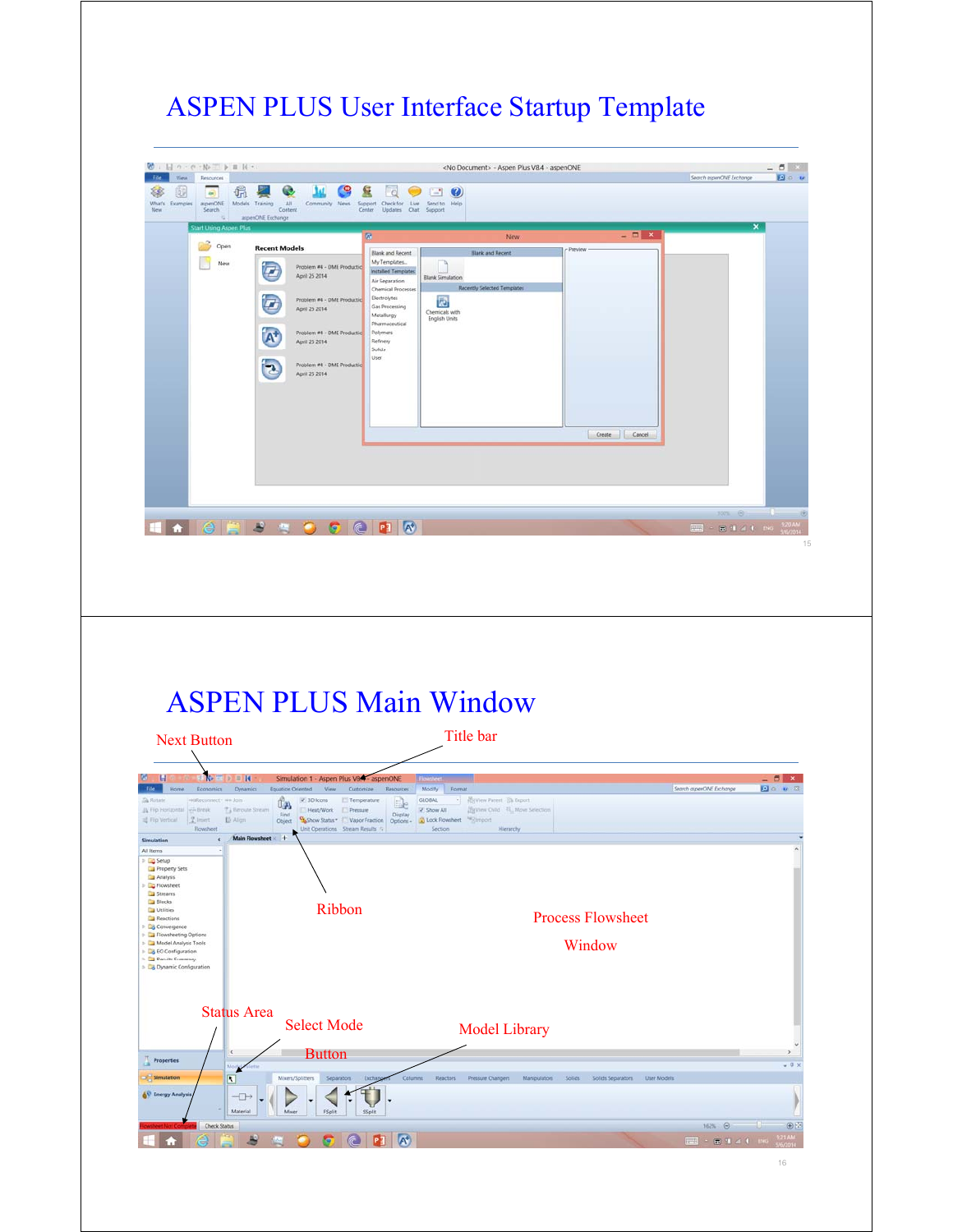# ASPEN PLUS Main Window (Cont'd)

| <b>Window Part</b> | Description                                                                    |
|--------------------|--------------------------------------------------------------------------------|
|                    |                                                                                |
| Title bar          | Horizontal bar at top of window that displays the Run ID. Simulation 1 is the  |
|                    | default ID until you give the run a new name.                                  |
| Ribbon             | A new user interface command paradigm that contains major features of an       |
|                    | application.                                                                   |
| <b>Next Button</b> | Invokes the Aspen Plus expert system. Guides you through the steps required to |
|                    | complete your simulation.                                                      |
| <b>Status Area</b> | Displays status information about the current run.                             |
| Scroll bars        | The vertical and horizontal bars, located on the right and bottom of the       |
|                    | Process Flowsheet Window. They are used to scroll through a                    |
|                    | flowsheet or a list that is too large to be viewed on the screen all at once.  |
|                    |                                                                                |

17

18

## How to Use the Mouse Buttons in GUI

#### □ Left Button:

- 1. Select menu, command, option, or object
- 2. Place a block
- 3. Confirm an action
- 4. Unselect an object by clicking away from that object
- 5. Define area for zooming or resizing by click, drag, and release of left button

#### Right Button:

- 1. Display popup menu
- 2. Cancel an action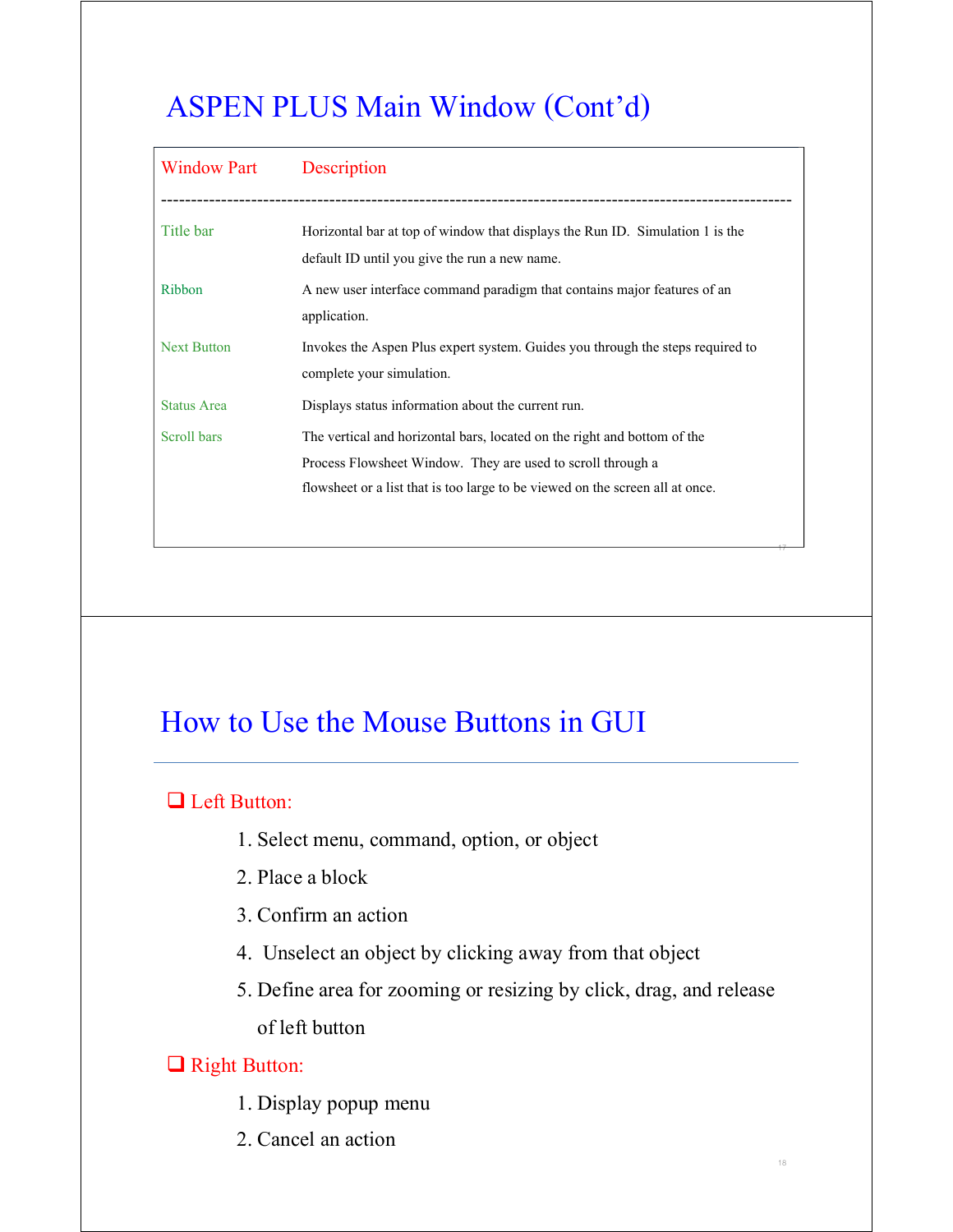#### How to Open, Save, and Exit a Run

#### $\Box$  Click on the File Pulldown menu

Some Important Options:

| <b>New</b> | $\Rightarrow$ Clears workspace and starts a new run         |
|------------|-------------------------------------------------------------|
| Open       | $\Rightarrow$ Opens an existing run                         |
|            | Save / Save As $\Rightarrow$ Saves this run without exiting |
| Print      | $\Rightarrow$ Prints the active window                      |
| Exit       | $\Rightarrow$ Leaves ASPEN PLUS                             |

#### Five Essential Elements in a Simulation Run

 $\Box$  The following 5 elements must always be specified in a simulation:

1. Setup - specifies basic information for a run, such as unit of measurements, run type, report options, etc.

2. Components - identifies all chemical species in the simulation

3. Physical Properties - specifies physical property methods and models to compute stream properties such as enthalpy, entropy, molar volume, temperature, etc.

4. Streams - specifies input for feed streams, such as temperature, pressure, composition, etc.

5. Blocks - specifies conditions or input for unit operation blocks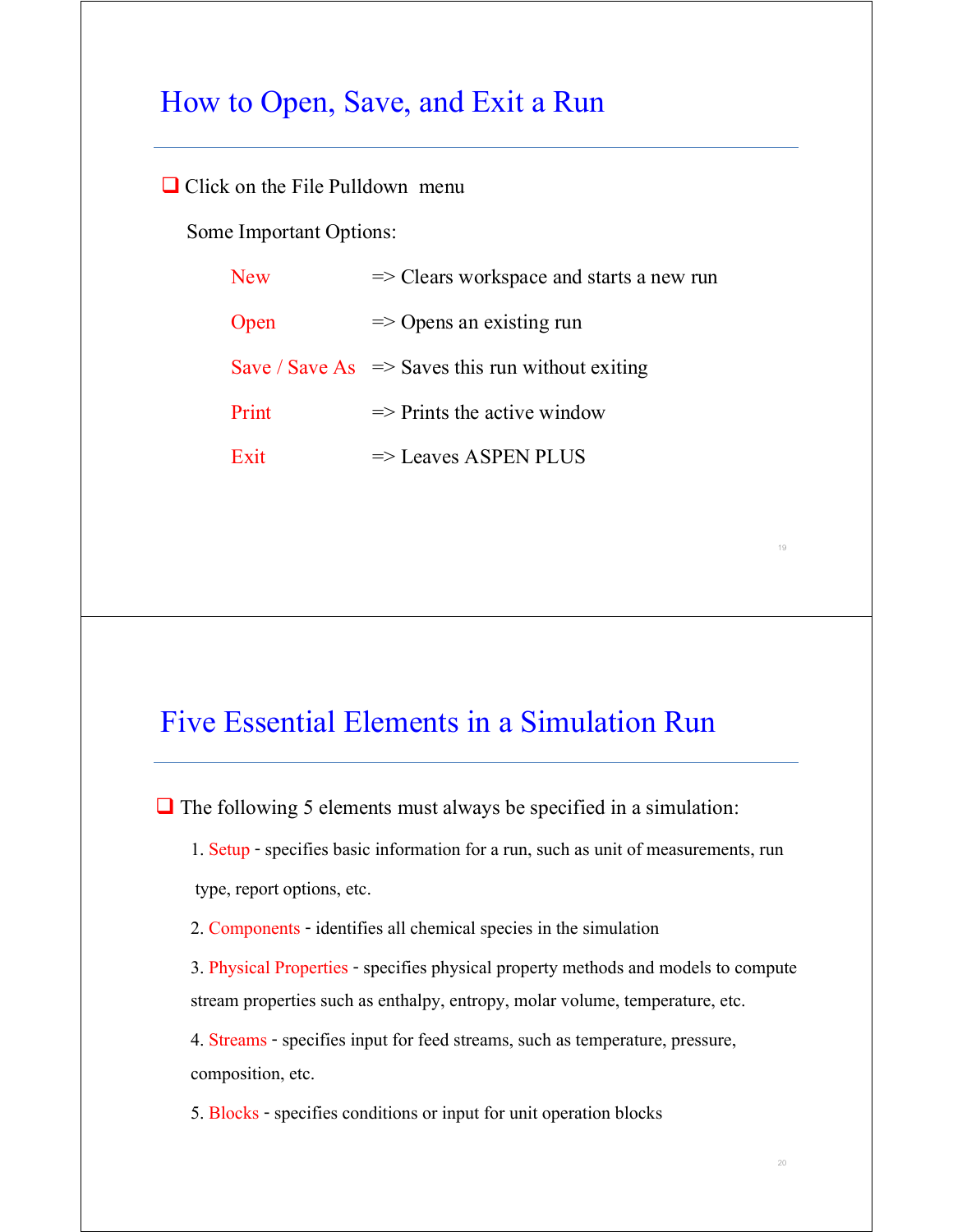## Five Essential Elements (Cont'd)



## Five Essential Elements (Cont'd)

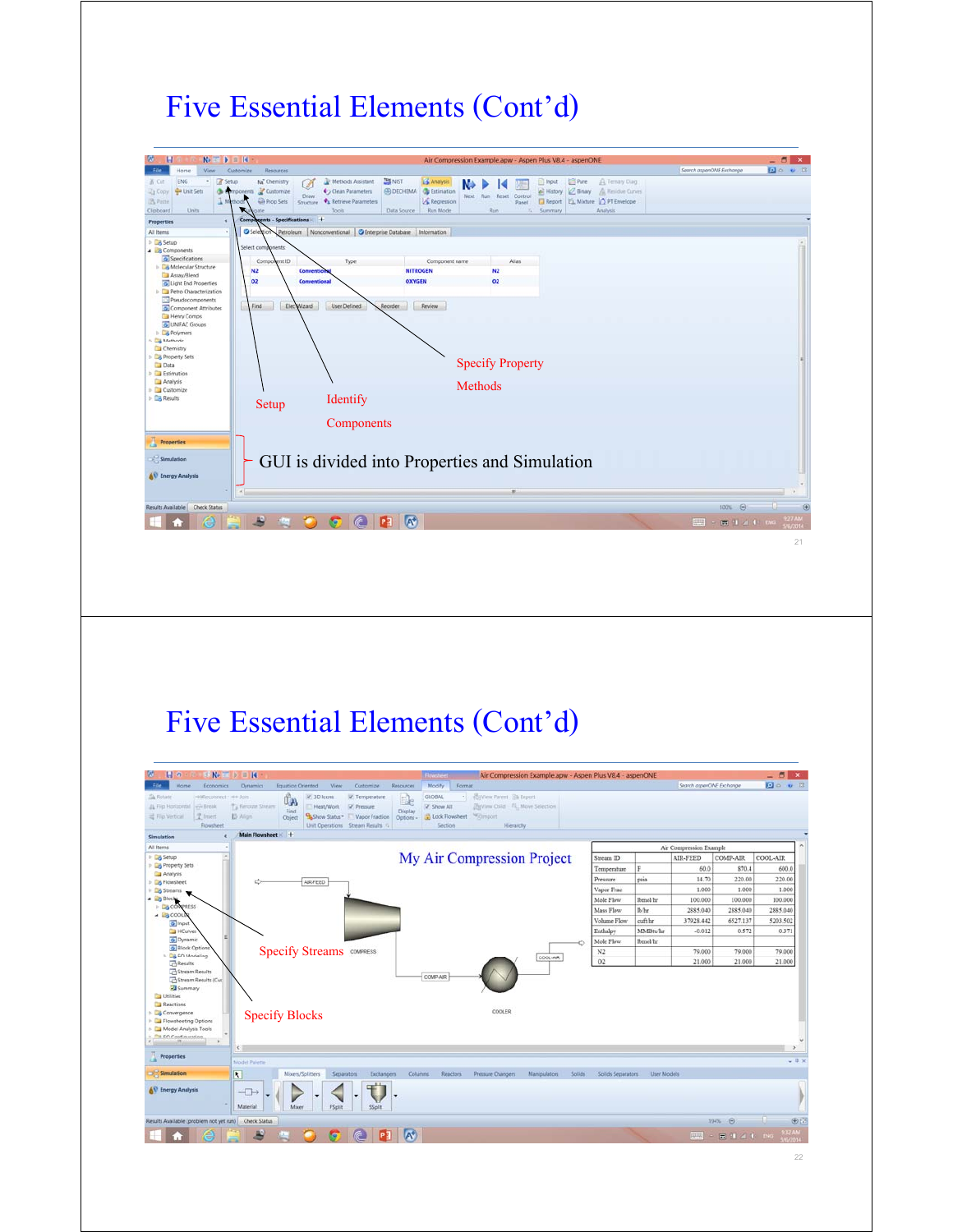#### Example Problem: Compression and Cooling of Air



## Air Compression Problem: Setup Sheet

| <b>建設国 D 田 国</b><br>ы                                |                                                           |                                                  |                     | Air Compression Example.apw - Aspen Plus V8.4 - aspenONE          |                          | $ \beta$<br>$\mathbf{x}$ |
|------------------------------------------------------|-----------------------------------------------------------|--------------------------------------------------|---------------------|-------------------------------------------------------------------|--------------------------|--------------------------|
| Economics<br><b>File</b><br>Home                     | <b>Equation Oriented</b><br><b>Dynamics</b>               | View<br>Customize<br>Resources                   |                     |                                                                   | Search aspenONE Exchange | <b>DOWE</b>              |
| <b>ENG</b><br>& Cut                                  |                                                           | Model Summary nput<br>$\omega_{\rm in}$          |                     | Stream Analysis <sup>-</sup> ea Heat Exchanger & Azeotrope Search |                          |                          |
| <b>C</b> unit Sets<br><b>CaCopy</b><br>Next          | Shop Reset Control<br>Step-<br>Furs.                      | * Stream Summary * @ History<br><b>Reconcile</b> | Activated           | Sensitivity<br>A Flare System  Distillation Synthesis             |                          |                          |
| US Paste                                             | Panel                                                     | Utility Costs<br><b>COMMITTE</b>                 | Report              | +8, Pressure Relief<br>Analysis & Data Fit                        |                          |                          |
| Units:<br>Clipboard                                  | Run                                                       | Summary                                          |                     | Analysis                                                          |                          |                          |
| Simulation                                           | Main Flowsheet Setup +                                    |                                                  |                     |                                                                   |                          |                          |
| All Items                                            | <b>O</b> Global                                           | O Description Accounting Diagnostics Information |                     |                                                                   |                          |                          |
| <b>Ex Setup</b>                                      |                                                           |                                                  |                     |                                                                   |                          |                          |
| Property Sets                                        | <b>Air Compression Example</b><br>Title:                  |                                                  |                     | <b>Always CONVEN</b>                                              |                          |                          |
| Analysis                                             | Text to appear on each page of the report file. See Help. |                                                  |                     |                                                                   |                          |                          |
| <b>B</b> Flowsheet<br><b>Streams</b>                 | GIODAL UNIT SEC ENGIN                                     | Steady-State<br>Input mode:                      |                     | for V-L systems                                                   | To establish             |                          |
| 4 <b>Blocks</b>                                      |                                                           | CONVEN 4<br>Stream class:                        |                     |                                                                   |                          |                          |
| <b>COMPRESS</b>                                      |                                                           | Mole<br>Flow basis:                              |                     |                                                                   |                          |                          |
| <b>4 28 COOLER</b>                                   |                                                           | Ambient pressure: 14.6959                        | psi                 |                                                                   | defaults that            |                          |
| o Input                                              |                                                           |                                                  | F.                  |                                                                   |                          |                          |
| HCurves<br>O Dynamic                                 |                                                           | 50<br>Ambient temp .:                            |                     |                                                                   |                          |                          |
| <b>O</b> Block Options                               |                                                           | Vapor-Liquid<br>Valid phases:                    |                     |                                                                   |                          |                          |
| E Co Modeling                                        |                                                           | Nis<br>Free water:                               |                     |                                                                   | apply to the             |                          |
| <b>B</b> Results                                     |                                                           | Operational year: 8766                           | hr                  |                                                                   |                          |                          |
| Stream Results                                       |                                                           |                                                  |                     |                                                                   |                          |                          |
| Stream Results (Cus)<br><b>Summary</b>               |                                                           |                                                  |                     | Phases expected                                                   | entire simulation        |                          |
| <b>Utilities</b>                                     |                                                           |                                                  |                     |                                                                   |                          |                          |
| Reactions                                            |                                                           |                                                  |                     | in the simulation                                                 |                          |                          |
| <b>Convergence</b>                                   |                                                           | Data Browser                                     |                     |                                                                   |                          |                          |
| Flowsheeting Options                                 |                                                           |                                                  |                     |                                                                   |                          |                          |
| Model Analysis Tools<br>The CC Continentalna         |                                                           |                                                  |                     |                                                                   |                          |                          |
|                                                      | Menu Tree                                                 |                                                  |                     |                                                                   |                          |                          |
|                                                      |                                                           |                                                  |                     |                                                                   |                          |                          |
| <b>Properties</b>                                    | Model Palette                                             |                                                  |                     |                                                                   |                          | $-3x$                    |
| Simulation                                           | $\overline{\mathbf{R}}$<br>Mixers/Splitters               | Separators<br>Exchangers                         | Columns<br>Reactors | Pressure Changers:<br>Manipulators<br>Solids<br>Solids Separators | User Models              |                          |
|                                                      |                                                           |                                                  |                     |                                                                   |                          |                          |
| <b>AV Energy Analysis</b>                            | $\neg$                                                    |                                                  |                     |                                                                   |                          |                          |
|                                                      |                                                           |                                                  |                     |                                                                   |                          |                          |
|                                                      | Material<br>Mixer                                         | FSplit<br><b>SSplit</b>                          |                     |                                                                   |                          |                          |
| Results Available (problem not yet run) Check Status |                                                           |                                                  |                     |                                                                   | 100% @                   |                          |
|                                                      |                                                           |                                                  |                     |                                                                   |                          |                          |
|                                                      |                                                           |                                                  |                     |                                                                   | $-812$<br><b>TEHEN</b>   |                          |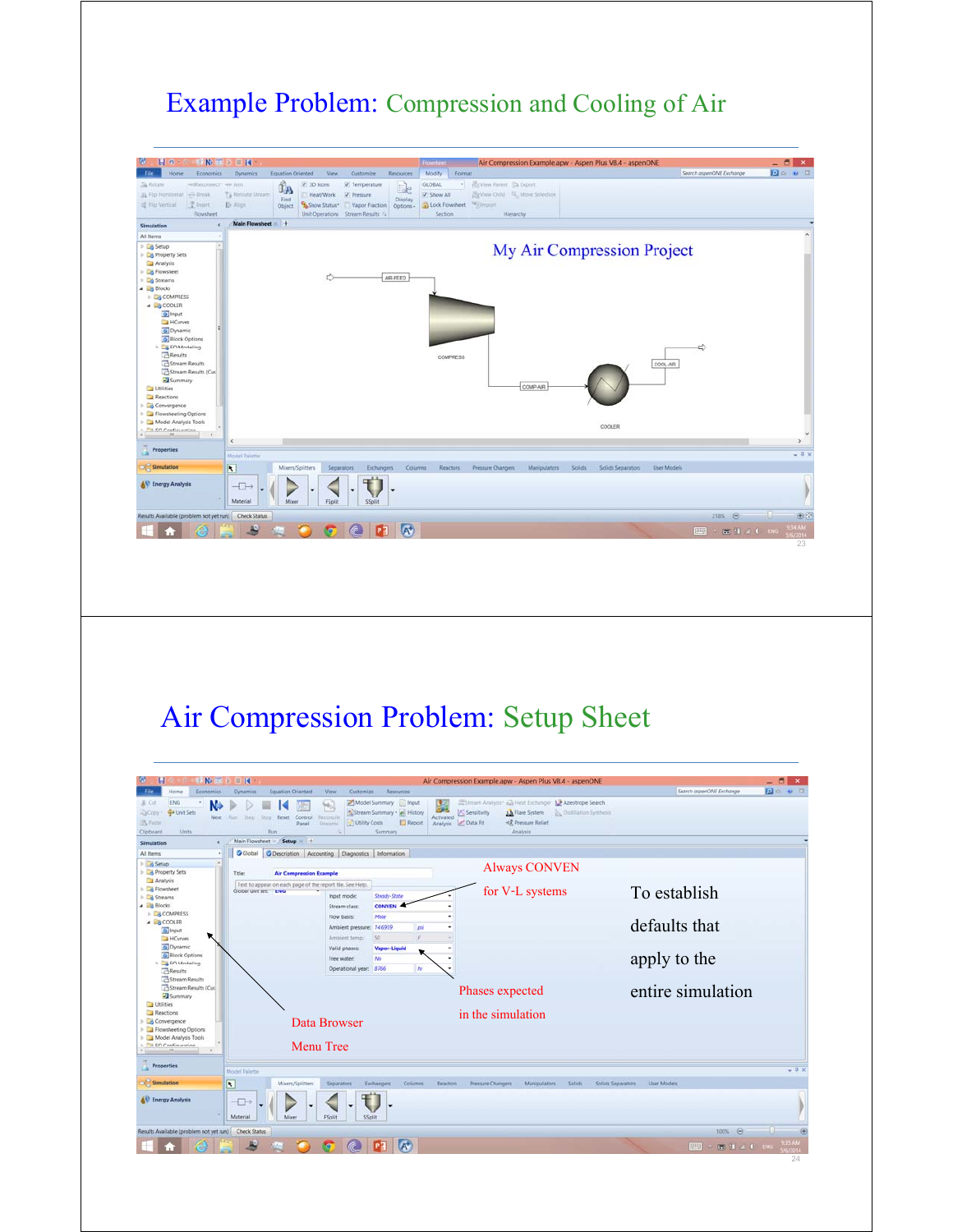## Setup Sheet (Cont'd)

#### **Q** Report Options

- Used to customize how simulation results and reports should look
- For example, stream results can be customized to show mole fractions and mass fractions.
- Streams can also be customized to include special properties, such as viscosity, thermal conductivity, Reynolds numbers, etc.

## Setup Report Options Sheet for Streams

| <b>W</b><br><b>UNELBR</b><br>ы                                                                                                                                                                                                                                                             | Air Compression Example.apw - Aspen Plus V8.4 - aspenONE                                                                                                                                                                                                                                                                                                                                                                                                                                                                                                                                         |                          | $ \beta$<br>$\mathbf{x}$ |
|--------------------------------------------------------------------------------------------------------------------------------------------------------------------------------------------------------------------------------------------------------------------------------------------|--------------------------------------------------------------------------------------------------------------------------------------------------------------------------------------------------------------------------------------------------------------------------------------------------------------------------------------------------------------------------------------------------------------------------------------------------------------------------------------------------------------------------------------------------------------------------------------------------|--------------------------|--------------------------|
| <b>File</b><br>Economics<br>Home                                                                                                                                                                                                                                                           | <b>Equation Oriented</b><br>View<br>Customize<br>Resources<br><b>Dynamics</b>                                                                                                                                                                                                                                                                                                                                                                                                                                                                                                                    | Search aspenONE Exchange | <b>DO UB</b>             |
| ENG<br>& Cut<br>N.<br><sup>d</sup> Unit Sets<br><b>LaCopy</b><br>UN Poste<br><b>Units</b><br>Clipboard<br>Simulation                                                                                                                                                                       | Stream Analysis: Ea Heat Exchanger & Azeotrope Search<br>Model Summary Input<br>Hju<br>39<br>Sensitivity<br><b>Co.</b> Distillation Synthesis<br>Stream Summary * @ History<br><b>J.A.</b> Flare System<br>Next Run Step<br>Shop Reset<br>Control<br>Activated<br><b>Reconcile</b><br>Utility Costs<br>C Data Fit<br><b>+R Pressure Relief</b><br>Report<br>Analysis<br>Panel<br><b>Straughts</b><br>Run<br>Summary<br>Analysis.<br>Main Flowsheet / Setup - Report Options / +                                                                                                                  |                          |                          |
| All Items                                                                                                                                                                                                                                                                                  | General Flowsheet Block Stream Property ADA                                                                                                                                                                                                                                                                                                                                                                                                                                                                                                                                                      |                          |                          |
| 4 <b>Ed Setup</b><br>Specifications<br>Calculation Options<br>Stream Class<br><b>D</b> Solids<br>Comp-Groups<br><b>E</b> Comp-Lists<br>Costing Options<br>Stream Price<br><b>D</b> Unit Sets<br>Custom Units<br>Report Options<br><b>B</b> Property Sets<br>Analysis<br><b>B</b> Flowsheet | Generate a standard stream report<br>Include stream descriptions<br>Toggle mole/mass<br>Items to be included in stream report.<br>fractions<br>Flow basis<br>Fraction basis<br>Stream fo<br>V Mole<br>TFF: FULL<br>Mole<br><b>Mass</b><br><b>Mass</b><br>C Standard (80 characters)<br>Std.liq.volume<br>Std.lig.volume<br>Wide (132 characters)<br>Sort streams alphanumerically<br>Components with zero flow or fraction<br><b>Exclude Streams</b><br>Component Attributes<br><b>Include Streams</b><br>Property Sets<br><b>Batch Operation</b><br><b>Supplementary Stream</b><br>Stream Names |                          |                          |
| <b>EB</b> Streams<br>4 Blocks<br><b>COMPRESS</b><br><b>4 G COOLER</b><br>o Input<br><b>HCurves</b><br><b>G</b> Dynamic<br><b>Black Cations</b><br>m.                                                                                                                                       | Request special<br>properties                                                                                                                                                                                                                                                                                                                                                                                                                                                                                                                                                                    |                          |                          |
| <b>Properties</b>                                                                                                                                                                                                                                                                          | Model Palette                                                                                                                                                                                                                                                                                                                                                                                                                                                                                                                                                                                    |                          | $-9.8$                   |
| Simulation                                                                                                                                                                                                                                                                                 | $\overline{\mathbf{R}}$<br>Mixers/Splitters<br>Separators<br>Exchangers<br>Columns<br>Reactors<br>Pressure Changers<br>Manipulators<br>Solids<br>Solids Separators<br>User Models                                                                                                                                                                                                                                                                                                                                                                                                                |                          |                          |
| <b>6V</b> Energy Analysis                                                                                                                                                                                                                                                                  | $\neg$<br>Material<br>Mixer<br><b>FSplit</b><br><b>SSplit</b>                                                                                                                                                                                                                                                                                                                                                                                                                                                                                                                                    |                          |                          |
| Results Available (problem not yet run) Check Status                                                                                                                                                                                                                                       |                                                                                                                                                                                                                                                                                                                                                                                                                                                                                                                                                                                                  | 100% @                   |                          |
|                                                                                                                                                                                                                                                                                            | $\Lambda^*$                                                                                                                                                                                                                                                                                                                                                                                                                                                                                                                                                                                      | 图 1 2 1 ENG<br>便學        |                          |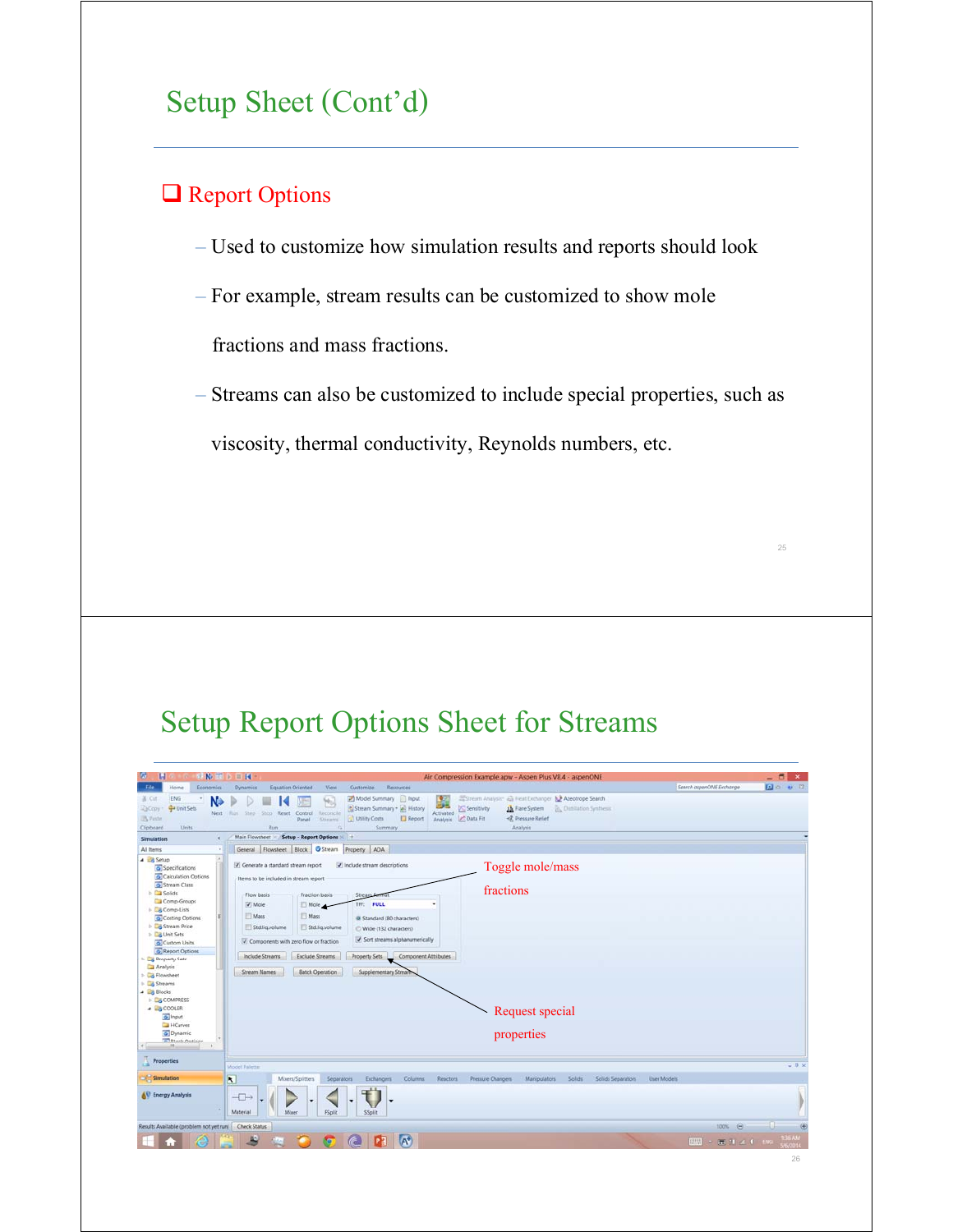#### Status Indicators for Forms and Sheets



## Components Specifications Sheet

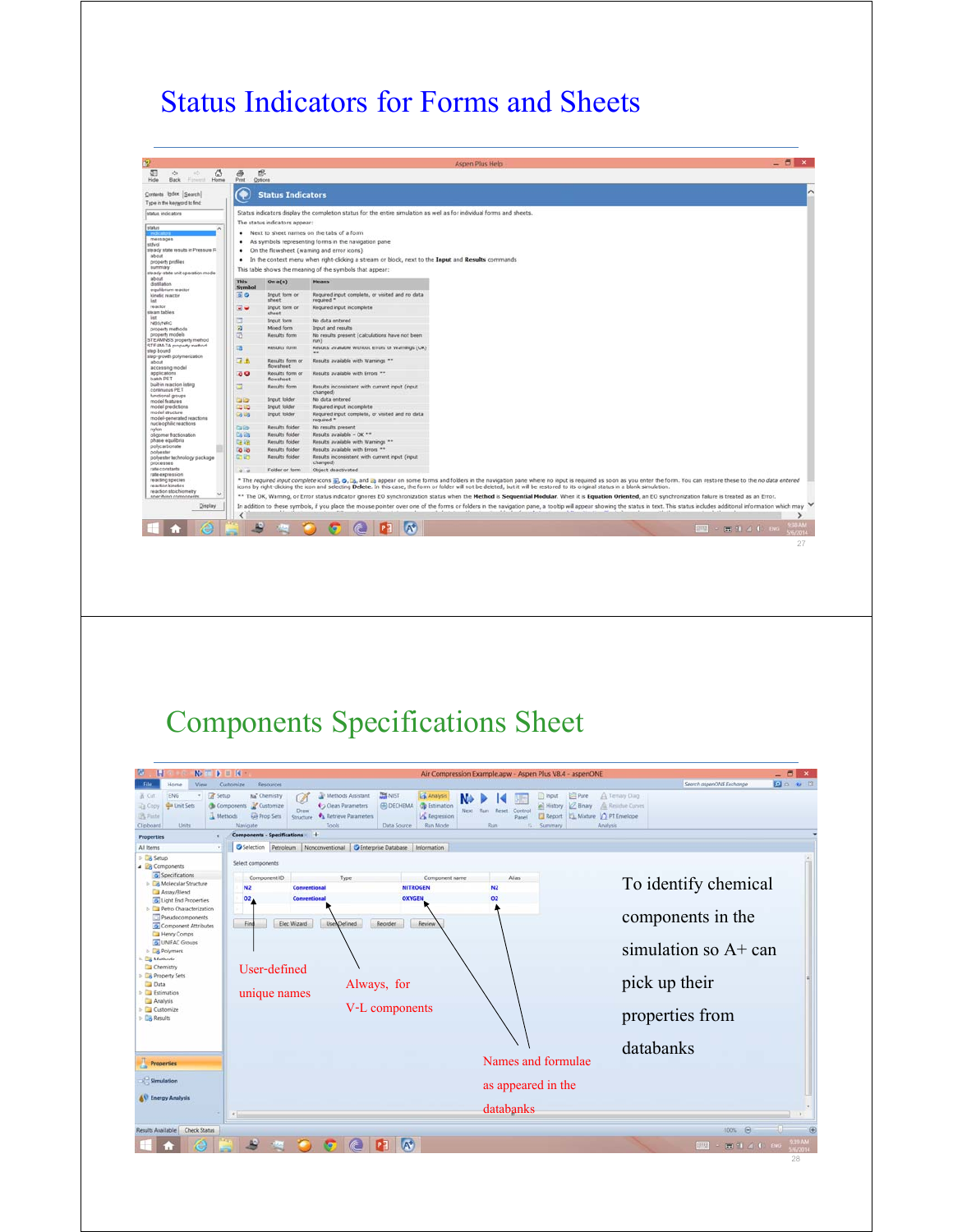## Properties Specifications Sheet



## Properties Specifications Sheet (Cont'd)

An ASPEN PLUS property method contains equations and correlations

to calculate the following:

- Enthalpy, entropy, fugacities, molar volume, transport properties (e.g. surface tension, viscosity), etc.
- Used for mass and energy calculations
- $\Box$  For each simulation run, you must:
	- Select a primary property method (e.g. IDEAL)
	- Identify any components to be treated as Henry's components for certain class of property methods (Henry's components are light gases which are dissolved in the liquid phase.)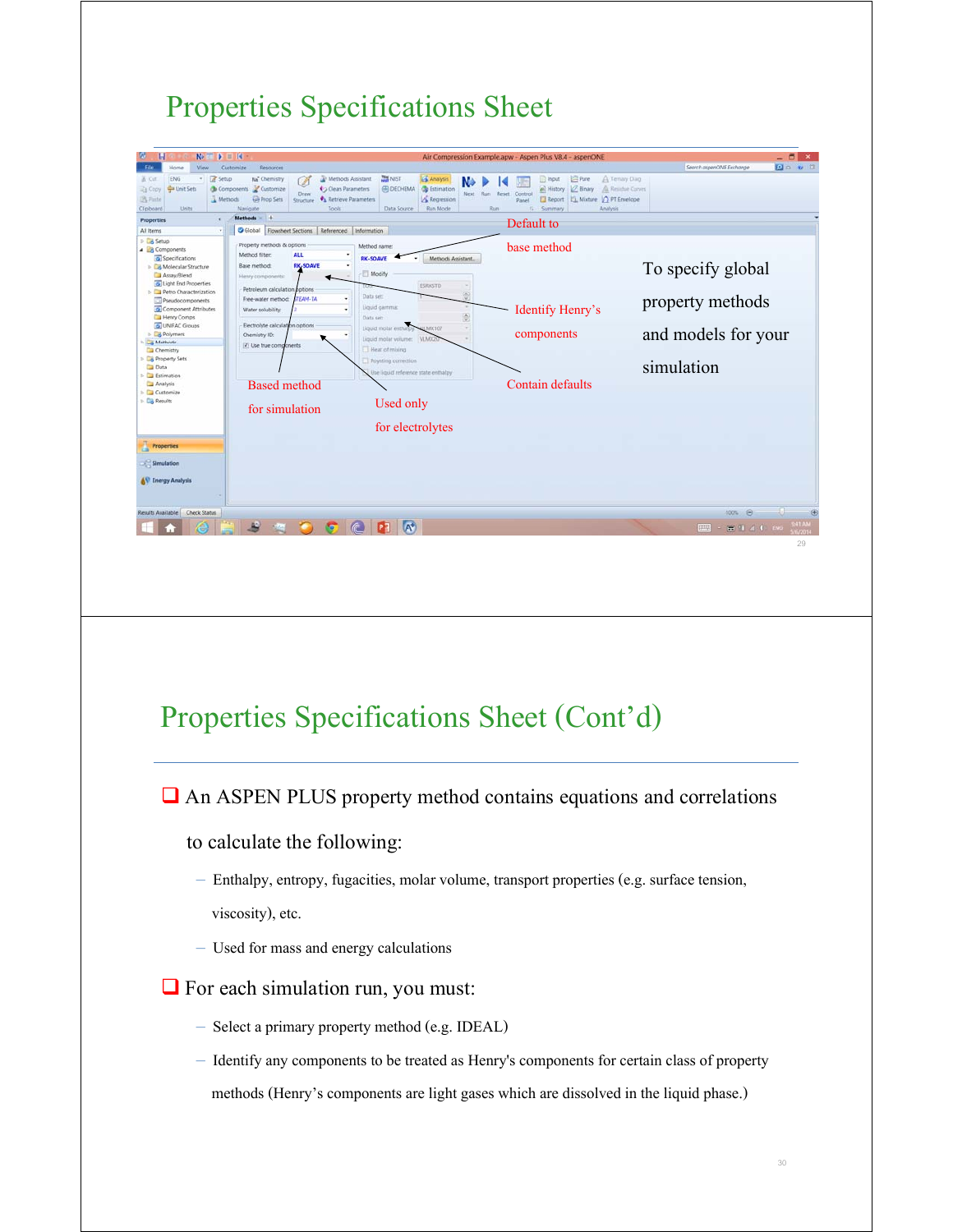#### Feed Stream Specifications

 $\Box$  Used to specify the thermodynamic and flow conditions of a feed stream

 $\Box$  For conventional components (i.e. vapor-liquid):

The Substream name is always MIXED.

 $\Box$  Specifying the state variables (stream condition):

– Temperature, Pressure, and Vapor Fraction

- Pick a combination of 2 state variables out of 3
- $-Vapor Fraction = 1$  ---> saturated vapor (vapor at its dew point)
- $-Vapor Fraction = 0$  ---> saturated liquid (liquid at its bubble point)

 $-0 <$  Vapor Fraction  $< 1$  ---> mixed phase or two-phase stream

#### Feed Stream Specifications (Cont'd)

#### $\Box$  Two options to enter feed flow rates

- 1. Specify the total flow and the composition (e.g. mole fractions, mass fractions)
- 2. Specify individual component flow rates.

#### $\square$  Several basis for Total Flow:

- Mass, Mole, Volume, and Standard Liquid Volume (STDVOL)
- $-$  Standard liquid volume is defined at 60  $\degree$ F and 1 atmosphere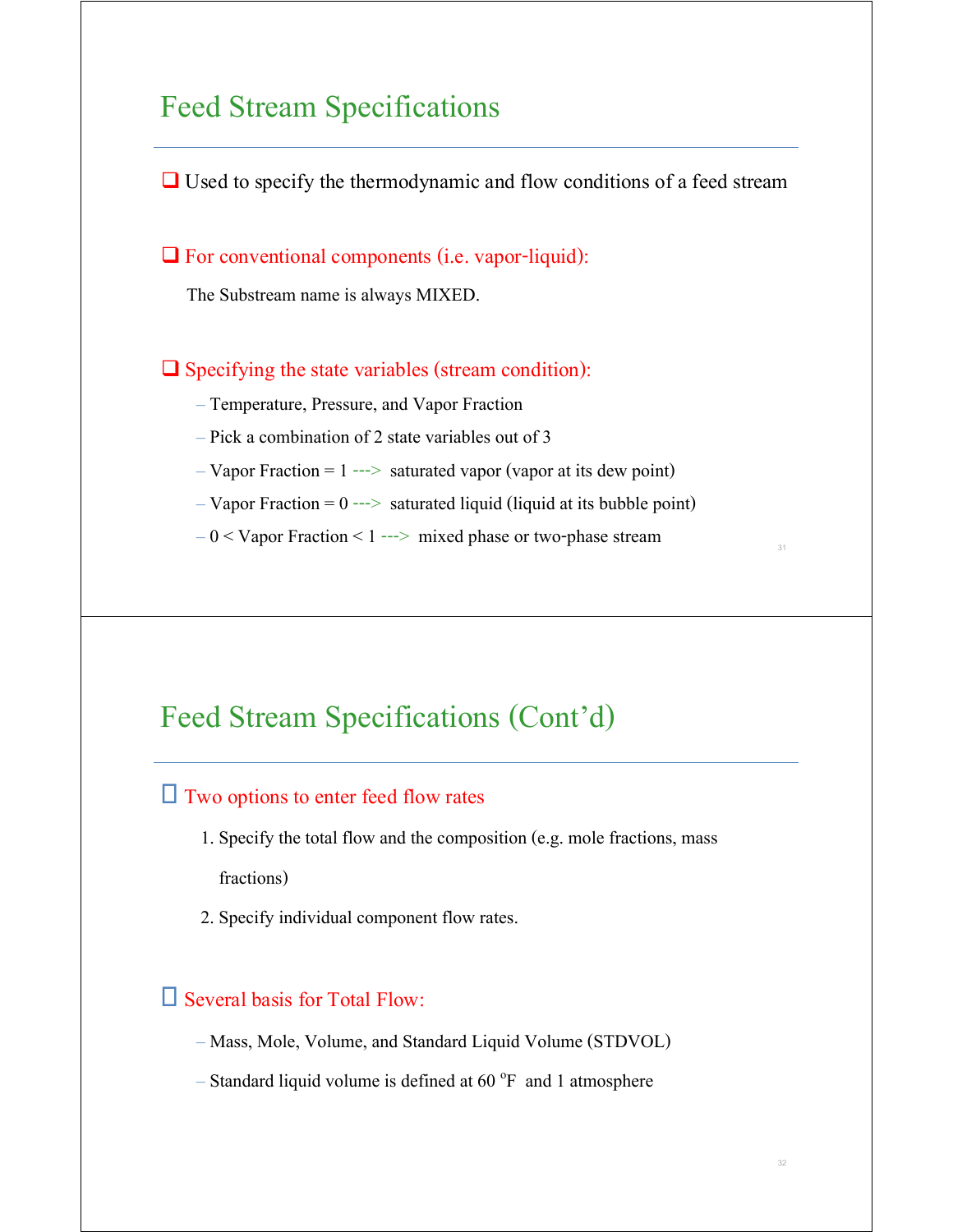## Feed Stream Specifications (Cont'd)

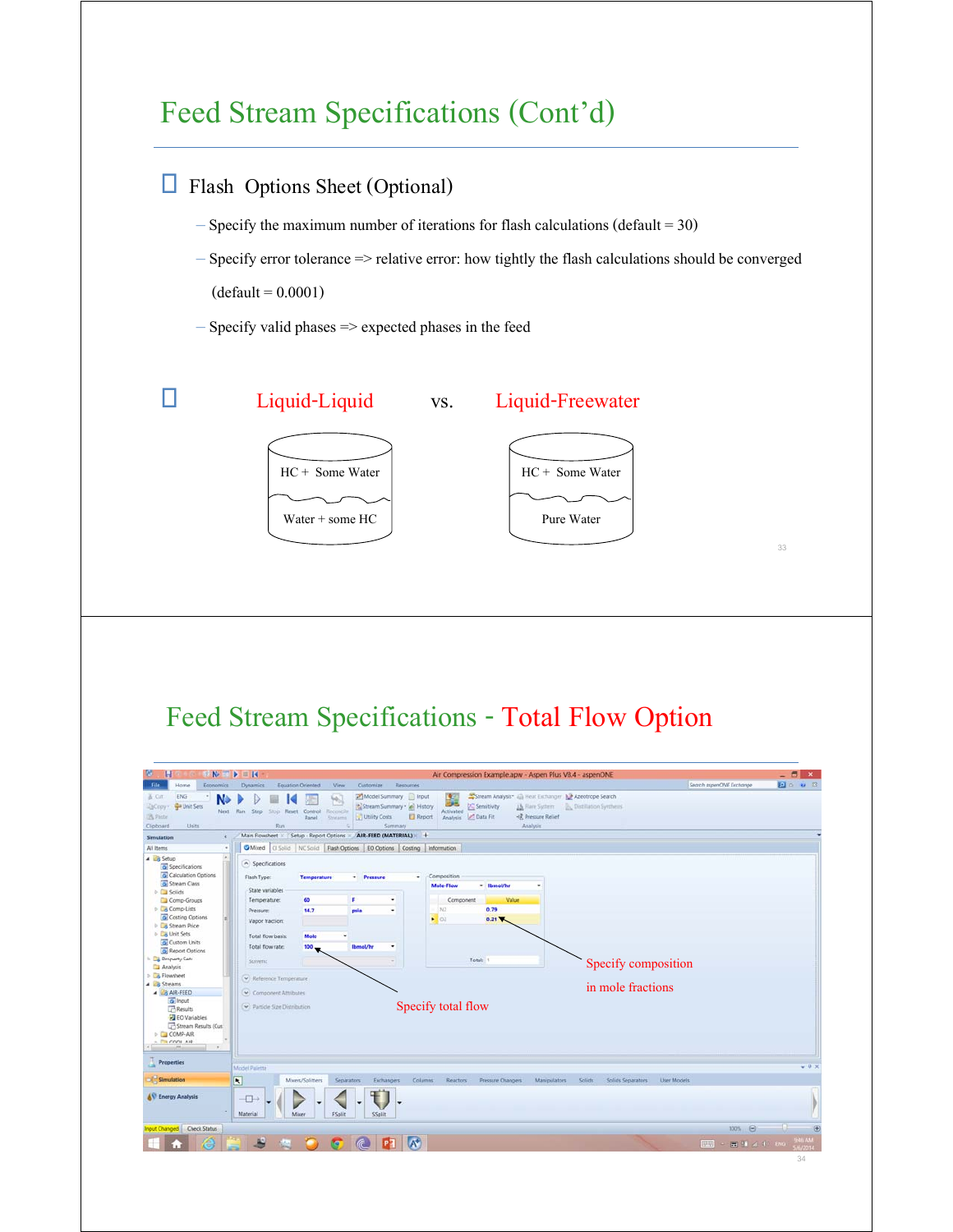#### Feed Stream Specifications - Component Flow Option



## Unit Operation Block Specifications (COMPR)

| <b>PO # 3</b><br>Search aspenONE Exchange<br>Economics<br><b>Equation Oriented</b><br>View<br>Customize<br><b>Resources</b><br><b>Dynamics</b><br><b>ENG</b><br>Stream Analysis: All Heat Esthanger. A Azeotrope Search<br>Model Summary Input<br>N.<br><b>Ga Unit Sets</b><br>Sensitivity<br>C Stream Summary . A History<br>Distillation Synthesis<br>J.A. Flare System<br>Next Run Step<br>Activated<br>Shop Reset Control<br>Rennerio<br>Report<br>Analysis P Data Fit<br>+2 Pressure Relief<br>Utility Costs<br>Panel<br>Streams<br>Units:<br>Run<br>Summary<br>Analysis<br>AIR-FEED (MATERIAL) COMPRESS (Compr) +<br>Setup - Report Options<br>Main Flowsheet<br>٠<br>G Specifications Calculation Options Power Loss Convergence Integration Parameters Utility Information<br>$\overline{\phantom{a}}$<br>Model and type<br>Specify compressor type<br><b>Turbine</b><br><b>a</b> Compressor<br>Model:<br>Isentropic<br>Type:<br>To specify the operating<br>o Input<br><b>Results</b><br>Outlet specification<br><b>ED</b> EO Variables<br>@ Discharge pressure:<br>220<br>psia<br>Stream Results (Custor)<br>conditions of each unit<br>Pressure increase:<br>DIE<br>Specify outlet<br>Pressure ratio:<br>Power required:<br>her<br>4 COMPRESS<br>condition<br>œ.<br>Use performance curves to determine discharge conditions<br>operation block in the<br>o Setup<br><b>G</b> Performance Curves<br>Efficiencies<br>User Subroutine<br>O Dynamic<br><i>Isentropic</i><br>Polytropic:<br>Mechanical:<br>flowsheet<br>G Block Options<br><b>Ed EO Modeling</b><br><b>Results</b><br>Stream Results<br>Stream Results (Custor<br>Summary<br>Optional<br><b>COOLER</b><br><b>Properties</b><br>$-1 x$<br>Model Palette<br>$\overline{\phantom{a}}$<br>Morers/Splitters<br>Separators<br><b>Exchangers</b><br>Columns<br>Reactors<br>Pressure Changers<br>Manipulators<br>User Models<br>Solids<br>Solids Separators<br>$\neg$<br>Material<br>Mixer<br><b>FSplit</b><br>SSplit<br>100% A<br>A<br>图 H 2 D BiG<br>中央<br><b>U2014</b> | N.                                                                                 | $\mathbf{r}$ = $\mathbf{r}$<br>Air Compression Example.apw - Aspen Plus V8.4 - aspenONE | $- 51$<br>$\mathbf{x}$ |
|------------------------------------------------------------------------------------------------------------------------------------------------------------------------------------------------------------------------------------------------------------------------------------------------------------------------------------------------------------------------------------------------------------------------------------------------------------------------------------------------------------------------------------------------------------------------------------------------------------------------------------------------------------------------------------------------------------------------------------------------------------------------------------------------------------------------------------------------------------------------------------------------------------------------------------------------------------------------------------------------------------------------------------------------------------------------------------------------------------------------------------------------------------------------------------------------------------------------------------------------------------------------------------------------------------------------------------------------------------------------------------------------------------------------------------------------------------------------------------------------------------------------------------------------------------------------------------------------------------------------------------------------------------------------------------------------------------------------------------------------------------------------------------------------------------------------------------------------------------------------------------------------------------------------------------------------------------------------------------------------------------------------------------------|------------------------------------------------------------------------------------|-----------------------------------------------------------------------------------------|------------------------|
|                                                                                                                                                                                                                                                                                                                                                                                                                                                                                                                                                                                                                                                                                                                                                                                                                                                                                                                                                                                                                                                                                                                                                                                                                                                                                                                                                                                                                                                                                                                                                                                                                                                                                                                                                                                                                                                                                                                                                                                                                                          |                                                                                    |                                                                                         |                        |
|                                                                                                                                                                                                                                                                                                                                                                                                                                                                                                                                                                                                                                                                                                                                                                                                                                                                                                                                                                                                                                                                                                                                                                                                                                                                                                                                                                                                                                                                                                                                                                                                                                                                                                                                                                                                                                                                                                                                                                                                                                          | de Cut.<br>23Cooy<br><b>PA</b> Paste<br>Clipboard                                  |                                                                                         |                        |
|                                                                                                                                                                                                                                                                                                                                                                                                                                                                                                                                                                                                                                                                                                                                                                                                                                                                                                                                                                                                                                                                                                                                                                                                                                                                                                                                                                                                                                                                                                                                                                                                                                                                                                                                                                                                                                                                                                                                                                                                                                          | Simulation                                                                         |                                                                                         |                        |
|                                                                                                                                                                                                                                                                                                                                                                                                                                                                                                                                                                                                                                                                                                                                                                                                                                                                                                                                                                                                                                                                                                                                                                                                                                                                                                                                                                                                                                                                                                                                                                                                                                                                                                                                                                                                                                                                                                                                                                                                                                          | All Items<br>Analysis<br><b>B</b> Flowsheet<br><b>Els</b> Streams<br>A LO AIR-FEED |                                                                                         |                        |
|                                                                                                                                                                                                                                                                                                                                                                                                                                                                                                                                                                                                                                                                                                                                                                                                                                                                                                                                                                                                                                                                                                                                                                                                                                                                                                                                                                                                                                                                                                                                                                                                                                                                                                                                                                                                                                                                                                                                                                                                                                          |                                                                                    |                                                                                         |                        |
|                                                                                                                                                                                                                                                                                                                                                                                                                                                                                                                                                                                                                                                                                                                                                                                                                                                                                                                                                                                                                                                                                                                                                                                                                                                                                                                                                                                                                                                                                                                                                                                                                                                                                                                                                                                                                                                                                                                                                                                                                                          | D COMP-AIR<br>$\triangleright$ $\square$ COOL-AIR<br><b>Blocks</b>                 |                                                                                         |                        |
|                                                                                                                                                                                                                                                                                                                                                                                                                                                                                                                                                                                                                                                                                                                                                                                                                                                                                                                                                                                                                                                                                                                                                                                                                                                                                                                                                                                                                                                                                                                                                                                                                                                                                                                                                                                                                                                                                                                                                                                                                                          |                                                                                    |                                                                                         |                        |
|                                                                                                                                                                                                                                                                                                                                                                                                                                                                                                                                                                                                                                                                                                                                                                                                                                                                                                                                                                                                                                                                                                                                                                                                                                                                                                                                                                                                                                                                                                                                                                                                                                                                                                                                                                                                                                                                                                                                                                                                                                          |                                                                                    |                                                                                         |                        |
|                                                                                                                                                                                                                                                                                                                                                                                                                                                                                                                                                                                                                                                                                                                                                                                                                                                                                                                                                                                                                                                                                                                                                                                                                                                                                                                                                                                                                                                                                                                                                                                                                                                                                                                                                                                                                                                                                                                                                                                                                                          |                                                                                    |                                                                                         |                        |
|                                                                                                                                                                                                                                                                                                                                                                                                                                                                                                                                                                                                                                                                                                                                                                                                                                                                                                                                                                                                                                                                                                                                                                                                                                                                                                                                                                                                                                                                                                                                                                                                                                                                                                                                                                                                                                                                                                                                                                                                                                          | Simulation                                                                         |                                                                                         |                        |
|                                                                                                                                                                                                                                                                                                                                                                                                                                                                                                                                                                                                                                                                                                                                                                                                                                                                                                                                                                                                                                                                                                                                                                                                                                                                                                                                                                                                                                                                                                                                                                                                                                                                                                                                                                                                                                                                                                                                                                                                                                          | AV Energy Analysis                                                                 |                                                                                         |                        |
|                                                                                                                                                                                                                                                                                                                                                                                                                                                                                                                                                                                                                                                                                                                                                                                                                                                                                                                                                                                                                                                                                                                                                                                                                                                                                                                                                                                                                                                                                                                                                                                                                                                                                                                                                                                                                                                                                                                                                                                                                                          | nput Changed Check Status                                                          |                                                                                         |                        |
|                                                                                                                                                                                                                                                                                                                                                                                                                                                                                                                                                                                                                                                                                                                                                                                                                                                                                                                                                                                                                                                                                                                                                                                                                                                                                                                                                                                                                                                                                                                                                                                                                                                                                                                                                                                                                                                                                                                                                                                                                                          |                                                                                    |                                                                                         |                        |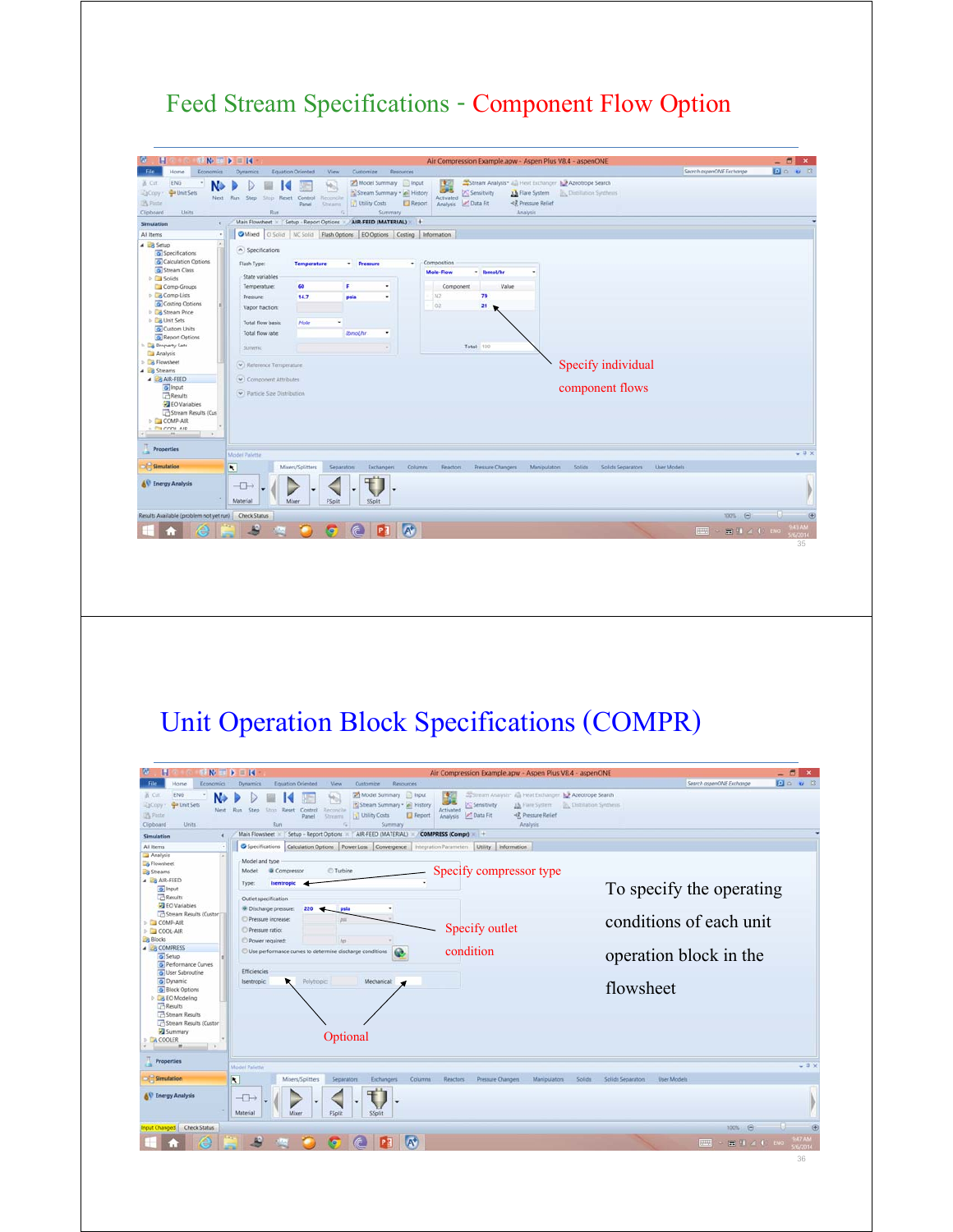## Unit Operation Block Specifications (HEATER)

| <b>REAR</b><br>ы                                                                      | $\blacktriangleright$ = R                            |                                                                                                                                        |                                                                         | Air Compression Example.apw - Aspen Plus V8.4 - aspenONE                                               |                                        |                          | $  \frac{1}{2}$ $x$ |
|---------------------------------------------------------------------------------------|------------------------------------------------------|----------------------------------------------------------------------------------------------------------------------------------------|-------------------------------------------------------------------------|--------------------------------------------------------------------------------------------------------|----------------------------------------|--------------------------|---------------------|
| <b>File</b><br>Economics<br>Home                                                      | <b>Dynamics</b><br><b>Equation Oriented</b>          | View<br>Customize<br>Resources                                                                                                         |                                                                         |                                                                                                        |                                        | Search aspenDNE Exchange | <b>DO UB</b>        |
| ENG<br>& Cut<br>N.<br><b>P</b> Unit Sets<br>23Copy<br>UN Paste<br>Clipboard<br>Units: | Next Run Step<br>Shop Reset Control<br>Parvel<br>Run | Model Summary nput<br>$\omega_{\rm s}$<br>Stream Summary + el History<br><b>Reconcile</b><br>Utility Costs<br>Courses<br>n.<br>Summary | w<br>- 31<br>Activated<br><b>Report</b><br>Analysis <b>Det</b> Data Fit | Stream Analysis: Ea Heat Exchanger & Azeotrope Search<br>Sensitivity<br>+8 Pressure Relief<br>Analysis | 1) Flare System Distillation Synthesis |                          |                     |
| ×<br>Simulation                                                                       | Main Flowsheet 10<br>Setup - Report Options          |                                                                                                                                        | AIR-FEED (MATERIAL) COOLER (Heater) + +                                 |                                                                                                        |                                        |                          |                     |
| All Items<br>٠                                                                        | G Specifications                                     | Flash Options Utility Information                                                                                                      |                                                                         |                                                                                                        |                                        |                          |                     |
| 4 3 COMPRESS<br>$\overline{a}$                                                        | Flash specifications                                 |                                                                                                                                        |                                                                         |                                                                                                        |                                        |                          |                     |
| C Setup<br>Performance Curves                                                         | Flash Type:                                          | <b>Temperature</b>                                                                                                                     | ٠                                                                       |                                                                                                        |                                        |                          |                     |
| User Subroutine                                                                       |                                                      | Pressure                                                                                                                               | ٠                                                                       |                                                                                                        |                                        |                          |                     |
| O Dynamic                                                                             |                                                      |                                                                                                                                        |                                                                         |                                                                                                        |                                        |                          |                     |
| <b>Block Options</b>                                                                  | Temperature:                                         | 600<br>s.                                                                                                                              | ٠                                                                       |                                                                                                        |                                        |                          |                     |
| <b>Ex</b> EO Modeling<br><b>Results</b>                                               | Temperature.change:                                  | ×                                                                                                                                      |                                                                         |                                                                                                        |                                        |                          |                     |
| Stream Results                                                                        | Degrees of superheating:                             |                                                                                                                                        |                                                                         |                                                                                                        |                                        |                          |                     |
| Stream Results (Custor)                                                               | Degrees of subcooling:                               |                                                                                                                                        |                                                                         |                                                                                                        |                                        |                          |                     |
| Summary                                                                               | Pressure:                                            | ۰<br>psia                                                                                                                              | ٠                                                                       |                                                                                                        |                                        |                          |                     |
| 4 <b>B</b> COOLER                                                                     | Duty:                                                |                                                                                                                                        |                                                                         |                                                                                                        |                                        |                          |                     |
| a Input<br>HCurves                                                                    | Vapor fraction:                                      |                                                                                                                                        |                                                                         |                                                                                                        |                                        |                          |                     |
| O Dynamic                                                                             | Pressure drop correlation parameter:                 |                                                                                                                                        |                                                                         |                                                                                                        |                                        |                          |                     |
| Block Options                                                                         |                                                      |                                                                                                                                        |                                                                         |                                                                                                        |                                        |                          |                     |
| EQ Modeling                                                                           | Valid phases                                         |                                                                                                                                        |                                                                         |                                                                                                        |                                        |                          |                     |
| <b>Results</b>                                                                        | Vapor-Liquid                                         | $\bullet$                                                                                                                              | Specify outlet                                                          |                                                                                                        |                                        |                          |                     |
| Stream Results<br>Stream Results (Custor)                                             |                                                      |                                                                                                                                        |                                                                         |                                                                                                        |                                        |                          |                     |
| Summary                                                                               |                                                      |                                                                                                                                        | condition                                                               |                                                                                                        |                                        |                          |                     |
| Utilities                                                                             |                                                      |                                                                                                                                        |                                                                         |                                                                                                        |                                        |                          |                     |
| Reactions<br>an.<br>$\rightarrow$                                                     |                                                      |                                                                                                                                        |                                                                         |                                                                                                        |                                        |                          |                     |
|                                                                                       |                                                      |                                                                                                                                        |                                                                         |                                                                                                        |                                        |                          |                     |
| <b>Properties</b>                                                                     | Model Palette                                        |                                                                                                                                        |                                                                         |                                                                                                        |                                        |                          | $-9.8$              |
|                                                                                       |                                                      |                                                                                                                                        |                                                                         |                                                                                                        |                                        |                          |                     |
| Simulation                                                                            | $\overline{\mathbf{R}}$<br>Mixers/Splitters          | Separators<br>Exchangers                                                                                                               | <b>Columns</b><br>Reactors                                              | Pressure Changers<br><b>Manipulators</b>                                                               | Solids<br>Solids Separators            | User Models              |                     |
| <b>&amp;V</b> Energy Analysis                                                         |                                                      |                                                                                                                                        |                                                                         |                                                                                                        |                                        |                          |                     |
|                                                                                       | $\neg$                                               |                                                                                                                                        |                                                                         |                                                                                                        |                                        |                          |                     |
|                                                                                       | Material<br>Mixer                                    | <b>FSplit</b><br><b>SSplit</b>                                                                                                         |                                                                         |                                                                                                        |                                        |                          |                     |
| put Changed Check Status                                                              |                                                      |                                                                                                                                        |                                                                         |                                                                                                        |                                        | 100% @                   | -1.1-               |
|                                                                                       |                                                      |                                                                                                                                        |                                                                         |                                                                                                        |                                        |                          |                     |
|                                                                                       | B<br>傳<br>r.                                         | P <sub>3</sub><br><b>fo</b>                                                                                                            | $(A^*)$                                                                 |                                                                                                        |                                        | $1.44$ $1.44$ $1.40$     | <b>MA 849</b>       |
|                                                                                       |                                                      |                                                                                                                                        |                                                                         |                                                                                                        |                                        |                          |                     |
|                                                                                       |                                                      |                                                                                                                                        |                                                                         |                                                                                                        |                                        |                          | 37                  |

## Making an ASPEN PLUS Run

ASPEN PLUS is ready to run when the Status Area says "Required

Input Complete".

- □ Click the Next Button to run.
- **□** Other ways to run ASPEN PLUS
	- 1. Press the Run Button.
	- 2. Press F5.

 $\Box$  The Reinitialize Button will purge all simulation results and reinitialize calculations.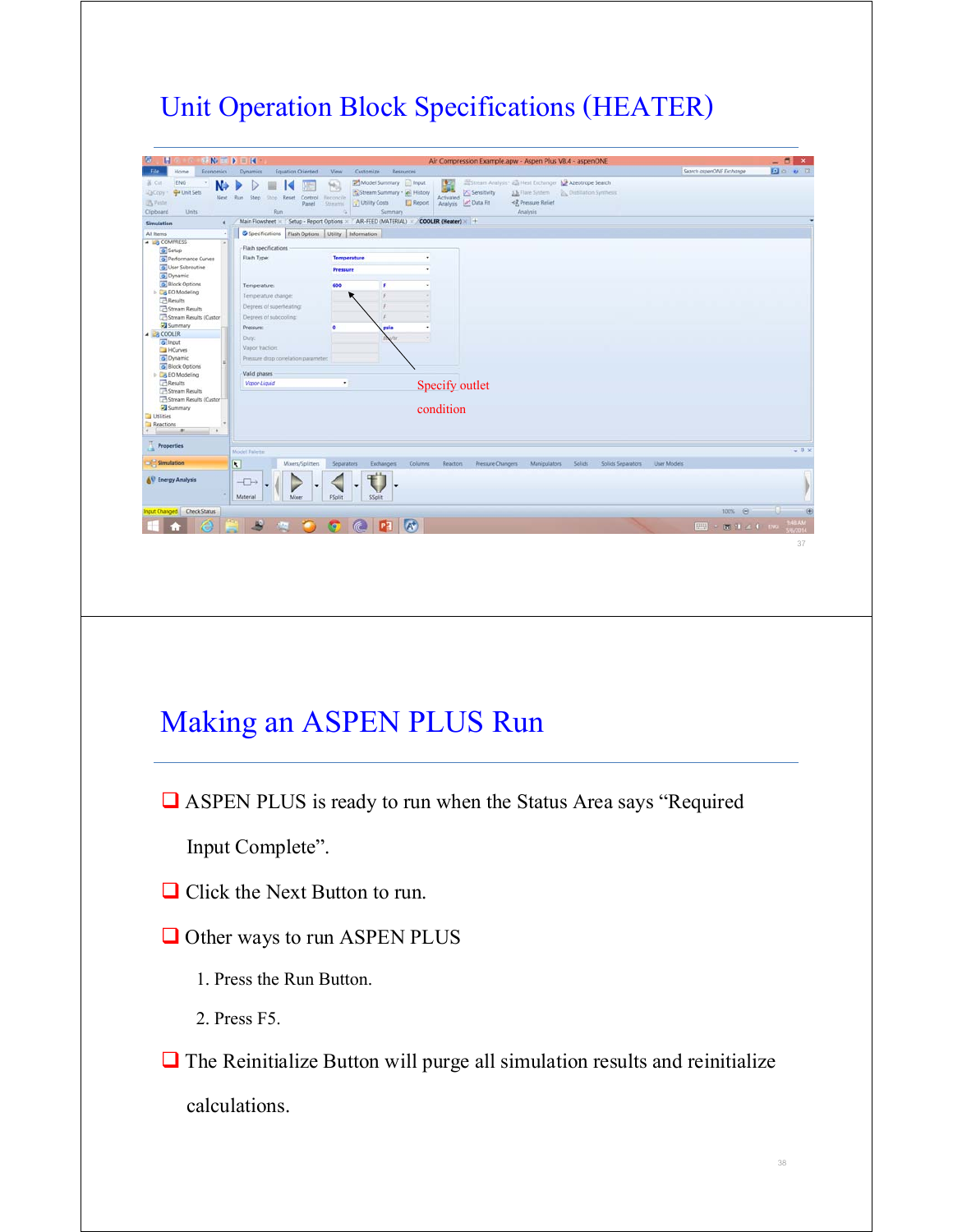## ASPEN PLUS Control Panel



## Checking Simulation Results

| <b>W</b><br><b>BE NA E</b><br>ы                                                                                                                                                                                                                                                                                                                                                                                                                                                                                                                            | $P = H$                                                                                                                                                                                                                                                                                                                                                                                                                                                                                                                                                                                                                                 |                                                                                                                       | $ \overline{0}$<br>$\mathbf{x}$ |
|------------------------------------------------------------------------------------------------------------------------------------------------------------------------------------------------------------------------------------------------------------------------------------------------------------------------------------------------------------------------------------------------------------------------------------------------------------------------------------------------------------------------------------------------------------|-----------------------------------------------------------------------------------------------------------------------------------------------------------------------------------------------------------------------------------------------------------------------------------------------------------------------------------------------------------------------------------------------------------------------------------------------------------------------------------------------------------------------------------------------------------------------------------------------------------------------------------------|-----------------------------------------------------------------------------------------------------------------------|---------------------------------|
|                                                                                                                                                                                                                                                                                                                                                                                                                                                                                                                                                            | Air Compression Example.apw - Aspen Plus V8.4 - aspenONE                                                                                                                                                                                                                                                                                                                                                                                                                                                                                                                                                                                |                                                                                                                       | 200003                          |
| Economics<br>File<br>Home<br>ENG<br>A Cut<br>N<br><b>G</b> Unit Sets<br>El Copy<br><b>The Plastic</b><br>Units<br>Clipboard<br>k<br>Simulation                                                                                                                                                                                                                                                                                                                                                                                                             | <b>Equation Oriented</b><br><b>Wew</b><br>Customize<br>Resources<br><b>Dynamics</b><br>Model Summary   Input<br>Stream Analysis: aut Heat Exchanger: A Azeotrope Search<br>96<br>Ð<br>Stream Summary - @ History<br>Sensitivity<br>33 Flare System B. Distillation Synthesis<br>Next Run Step<br>Sting Reset Control<br>Reconcile<br>Activated<br>Jul Data Fit<br>+3 Pressure Relief<br>Utility Costs<br>Report<br>Analysis<br>Streams<br>Panel.<br>Run.<br><b>Analysis</b><br>Summary<br>n.<br>AIR-FEED (MATERIAL) > COOLER (Heater) > Control Panel > Results Summary - Run Status > +<br>Main Flowsheet X   Setup - Report Options X | Search aspenONE Exchange                                                                                              |                                 |
| All Items<br>٠<br><b>COMPANY</b><br>4 B Streams<br>$\triangleright$ $\Box$ AIR-FEED<br>$\triangleright$ $\square$ COMP-AIR<br>$\triangleright$ $\square$ COOL-AIR<br>4 <b>Za Blocks</b><br><b>DE COMPRESS</b><br><b>DE COOLER</b><br>Utilities<br>Reactions<br>Convergence<br>Flowsheeting Options<br>> Model Analysis Tools<br><b>Dig EO Configuration</b><br><b>4 P</b> Results Summary<br>Run Status<br>Streams<br>Convergence<br>Operating Costs<br><b>CO2</b> Emissions<br>Streams (Custom)<br>Models<br><b>Equipment</b><br>Co Dynamic Configuration | <b>C Status</b><br>Summary<br>Calculations were completed normally<br>Aspen Plus Version<br>30.0<br>AIR COMPRESSION EXAMPLE<br>Title:<br>MAY 6, 2014<br>9:26:45 A.M.<br>Date and time:<br>HONG-MING KU<br>User name:<br>Site ID:<br><b>WINDOWS</b><br>Machine type:<br>Host computer: VAIO<br><b>Results Summary – Run Status</b>                                                                                                                                                                                                                                                                                                       |                                                                                                                       |                                 |
| <b>Properties</b>                                                                                                                                                                                                                                                                                                                                                                                                                                                                                                                                          | Model Palette                                                                                                                                                                                                                                                                                                                                                                                                                                                                                                                                                                                                                           |                                                                                                                       | $-1 x$                          |
| Simulation<br>AV Energy Analysis                                                                                                                                                                                                                                                                                                                                                                                                                                                                                                                           | $\overline{\mathbf{R}}$<br>Mixers/Splitters<br>Separators<br>Exchangers<br>Columns<br>Reactors<br>Pressure Changers<br><b>Manipulators</b><br>Solids<br>Solids Separators<br><b>User Models</b><br>$\neg$<br>Material<br>Mixer<br>FSplit<br>SSplit                                                                                                                                                                                                                                                                                                                                                                                      |                                                                                                                       |                                 |
| put Changed Check Status                                                                                                                                                                                                                                                                                                                                                                                                                                                                                                                                   | AŤ                                                                                                                                                                                                                                                                                                                                                                                                                                                                                                                                                                                                                                      | 100% ©<br><b>EXAMPLE 1: 000 PM 2: 4: 000 PM 4: 000 PM 4: 000 PM 4: 000 PM 4: 000 PM 4: 000 PM 4: 000 PM 4: 000 PM</b> | 1 E<br><b>HER FZ-4</b>          |